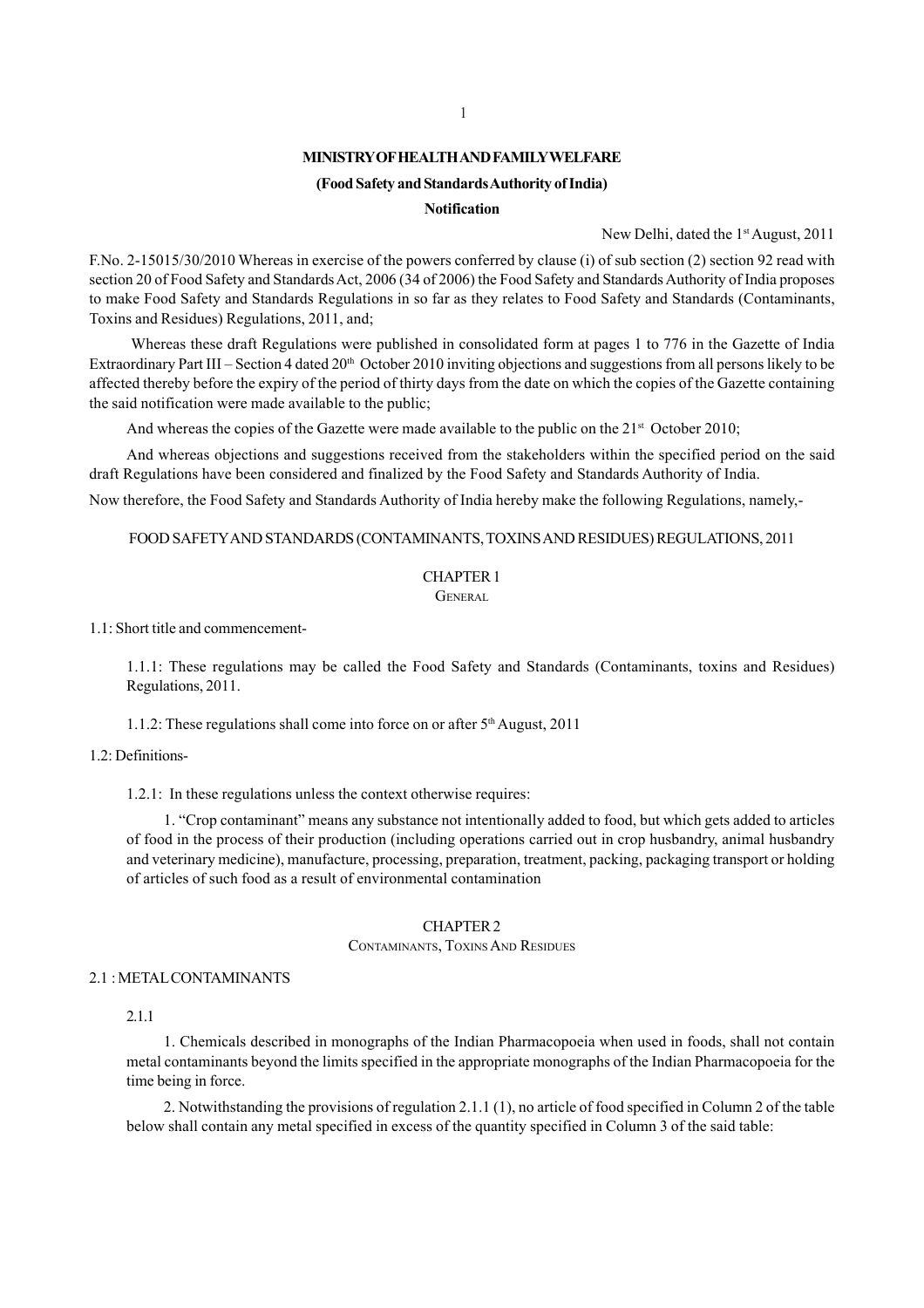Table

| Name of the<br>metal<br>contaminants | Article of food                                                                                                                                   | Parts per Million<br>by weight       |
|--------------------------------------|---------------------------------------------------------------------------------------------------------------------------------------------------|--------------------------------------|
| (1)                                  | (2)                                                                                                                                               | (3)                                  |
| 1. Lead                              | (i) Beverages;                                                                                                                                    |                                      |
|                                      | Concentrated soft drinks (but not including concentrates used in the<br>manufacture of soft drinks)                                               | 0.5                                  |
|                                      | Fruit and vegetable juice (including tomato juice, but not including<br>lime juice and lemon juice)                                               | 1.0                                  |
|                                      | Concentrates used in the manufacture of soft drinks, lime juice and<br>lemon juice                                                                | 2.0                                  |
|                                      | (ia) Baking powder                                                                                                                                | 10                                   |
|                                      | (ib) Edible oils and fats                                                                                                                         | 0.5                                  |
|                                      | (ic) Infant Milk substitute and Infant foods                                                                                                      | 0.2                                  |
|                                      | (id) Turmeric whole and powder                                                                                                                    | 10.0                                 |
|                                      | (ii) Other foods                                                                                                                                  |                                      |
|                                      | Anhydrous dextrose and dextrose monohydrate, edible oils & fats, refined<br>white sugar (sulphated ash content not exceeding 0.03 per cent)       | 0.5                                  |
|                                      | Ice-cream, iced lollies and similar frozen confections                                                                                            | 1.0                                  |
|                                      | Canned fish, canned meats, edible gelatin, meat extracts and hydrolysed<br>protein, dried or dehydrated vegetables (other than onions)            | 5.0                                  |
|                                      | All types of sugar, sugar syrup, invert sugar and direct consumption<br>coloured sugars with sulphated ash content exceeding 1.0 per cent         | 5.0                                  |
|                                      | Raw sugars except those sold for direct consumption or used for<br>manufacturing purpose other than the manufacture of refined sugar.             | 5.0                                  |
|                                      | Edible molasses, caramel liquid and solid glucose and starch conversion<br>products with a sulphated ash content exceeding 1.0 per cent           | 5.0                                  |
|                                      | Cocoa powder                                                                                                                                      | 5.0 on the dry fat<br>free substance |
|                                      | Yeast and yeast products                                                                                                                          | 5.0 on the dry<br>Matter             |
|                                      | Tea, dehydrated onions, dried herbs and spices flavourings, alginic acid,<br>alignates, agar, carrageen and similar products derived from seaweed | 10.0 on the dry<br>matter            |
|                                      | Liquid pectin, chemicals not otherwise specified, used as ingredients or in<br>the preparation or processing of food                              | 10.0                                 |
|                                      | Food colouring other than caramel                                                                                                                 | 10.0 on the dry<br>colouring matter  |
|                                      | Solid pectin                                                                                                                                      | 50.0                                 |
|                                      | Hard boiled sugar confectionery                                                                                                                   | 2.0                                  |
|                                      | Iron fortified common salt                                                                                                                        | 2.0                                  |
|                                      | Corned beef, luncheon meat, Cooked Ham, Chopped meat, Canned chicken,<br>Canned mutton and Goat meat and other related meat products              | 2.5                                  |
|                                      | Brewed vinegar and Synthetic vinegar                                                                                                              | Nil                                  |
|                                      | (iii) Foods not specified                                                                                                                         | 2.5                                  |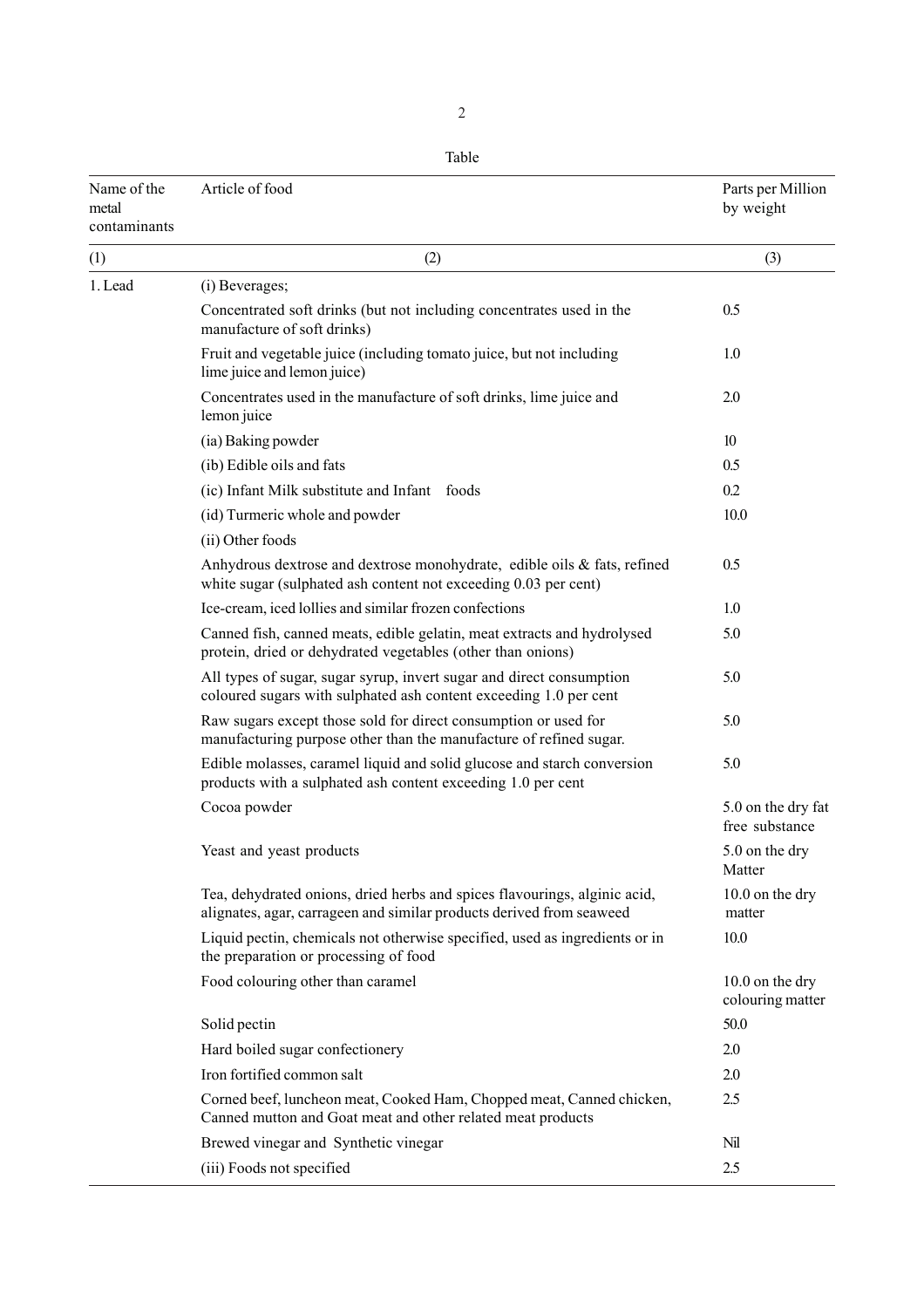| (1)        | (2)                                                                                            | (3)                                |
|------------|------------------------------------------------------------------------------------------------|------------------------------------|
| 2. Copper  | (i) Beverages:                                                                                 |                                    |
|            | Soft drinks excluding concentrates and Carbonated water                                        | 7.0                                |
|            | Carbonated water                                                                               | 1.5                                |
|            | Toddy                                                                                          | 5.0                                |
|            | Concentrates for soft drinks                                                                   | 20.0                               |
|            | (ii) Other Foods                                                                               |                                    |
|            | Chicory-dried or roasted, coffee beans, flavourings/pectin liquid                              | 30.0                               |
|            | Colouring matter                                                                               | $30.0$ on dry<br>colouring matter  |
|            | Edible gelatin                                                                                 | 30.0                               |
|            | Tomato ketchup                                                                                 | 50.0 on the dried<br>total solids  |
|            | Yeast and yeast products                                                                       | 60.0 on the dry<br>matter          |
|            | Cocoa powder                                                                                   | 70.0on the fat free<br>substance   |
|            | Tomato puree, paste, powder, juice and cocktails                                               | 100.0 on the dried<br>tomato solid |
|            | Tea                                                                                            | 150.0                              |
|            | Pectin-solid                                                                                   | 300.0                              |
|            | Hard boiled sugar confectionery                                                                | 5.0                                |
|            | Iron Fortified Common Salt                                                                     | 2.0                                |
|            | Turmeric whole and powder                                                                      | 5.0                                |
|            | Juice of orange, grape, apple, tomato, pineapple and lemon                                     | 5.0                                |
|            | Pulp and pulp products of any fruit                                                            | 5.0                                |
|            | Infant milk substitute and Infant foods                                                        | 15.0(But not less<br>than $2.8$ )  |
|            | Brewed Vinegar and Synthetic vinegar                                                           | Nil                                |
|            | Caramel                                                                                        | 20                                 |
|            | (iii) Foods not specified                                                                      | 30.0                               |
| 3. Arsenic | $(i)$ Milk                                                                                     | 0.1                                |
|            | (ii) Beverages :                                                                               |                                    |
|            | Soft drink intended for consumption after dilution except carbonated water                     | 0.5                                |
|            | Carbonated water                                                                               | 0.25                               |
|            | Infant Milk substitute and Infant foods                                                        | 0.05                               |
|            | Turmeric whole and powder                                                                      | 0.1                                |
|            | Juice of orange, grape, apple, tomato, pineapple and lemon                                     | 0.2                                |
|            | Pulp and pulp products of any fruit                                                            | 0.2                                |
|            | Preservatives, anti-oxidants, emulsifying and stabilising agents and<br>synthetic food colours | 3.0 on dry matter                  |
|            | Ice-cream, iced lollies and similar frozen confections                                         | 0.5                                |
|            | Dehydrated onions, edible gelatin, liquid pectin                                               | 2.0                                |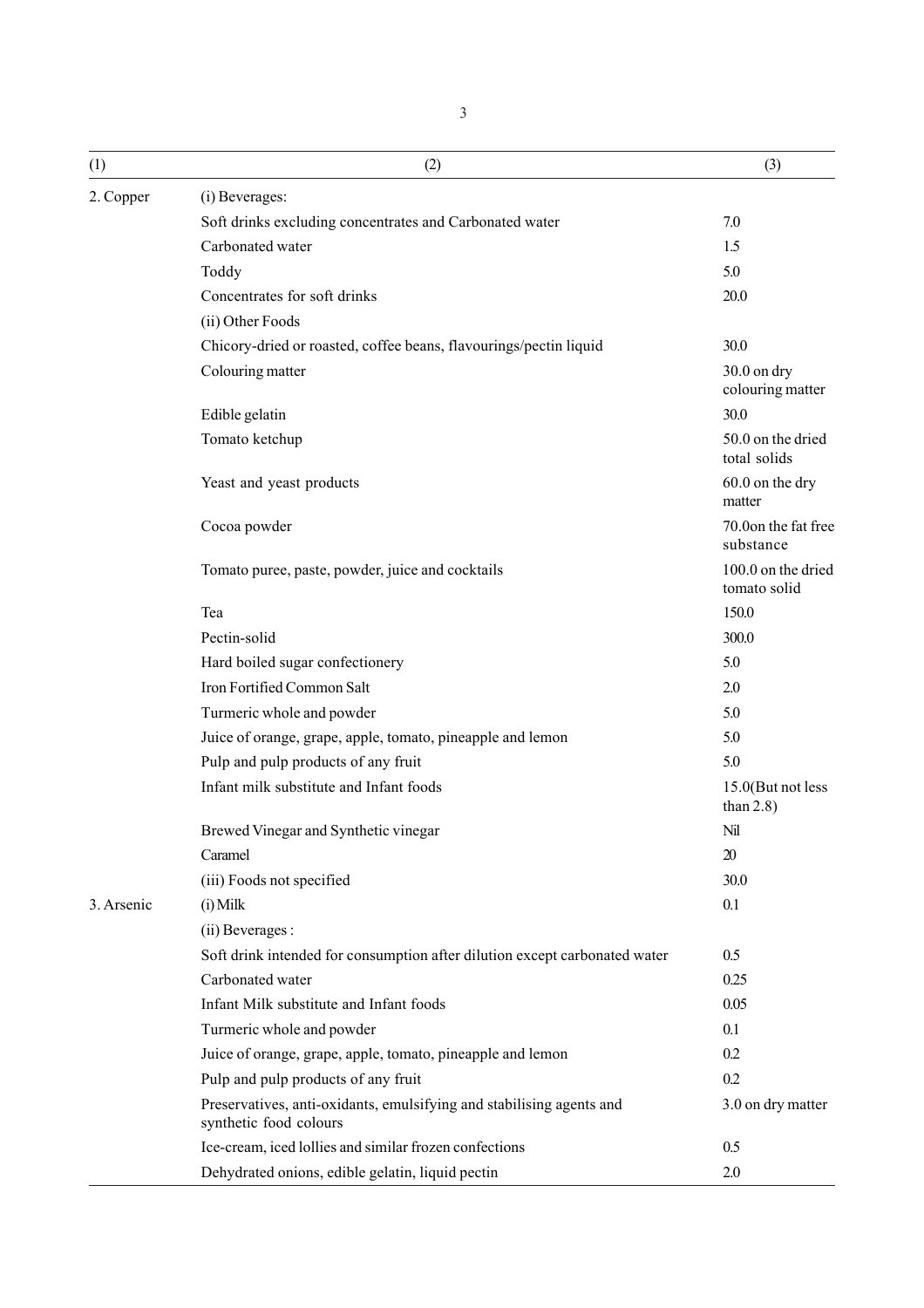| (1)                                                           | (2)                                                                                                                                                                                                                                  | (3)                                  |
|---------------------------------------------------------------|--------------------------------------------------------------------------------------------------------------------------------------------------------------------------------------------------------------------------------------|--------------------------------------|
|                                                               | Chicory-dried or roasted                                                                                                                                                                                                             | 4.0                                  |
|                                                               | Dried herbs, finings and clearing agents, solid pectin all grades, spices                                                                                                                                                            | 5.0                                  |
|                                                               | Food colouring other than synthetic colouring.                                                                                                                                                                                       | 5.0 on dry<br>colouring matter       |
|                                                               | Hard boiled sugar confectionery                                                                                                                                                                                                      | 1.0                                  |
|                                                               | Iron Fortified Common Salt                                                                                                                                                                                                           | 1.0                                  |
|                                                               | Brewed Vinegar and Synthetic Vinegar                                                                                                                                                                                                 | 0.1                                  |
|                                                               | (iii) Foods not specified                                                                                                                                                                                                            | 1.1                                  |
| 4. Tin                                                        | (i) Processed and canned products                                                                                                                                                                                                    | 250.0                                |
|                                                               | (i-a) Hard boiled sugar confectionery                                                                                                                                                                                                | 5.0                                  |
|                                                               | (i-aa) Jam, Jellies and Marmalade                                                                                                                                                                                                    | 250                                  |
|                                                               | Juice of orange, apple, tomato, pineapple and lemon                                                                                                                                                                                  | 250                                  |
|                                                               | Pulp and pulp products of any fruit                                                                                                                                                                                                  | 250                                  |
|                                                               | (i-b) Infant Milk substitute and Infant foods                                                                                                                                                                                        | 5.0                                  |
|                                                               | (i-c) Turmeric whole and powder                                                                                                                                                                                                      | Nil                                  |
|                                                               | (i-d) Corned beef, Luncheon meat, Cooked Ham, Chopped meat, Canned chicken,<br>Canned mutton and Goat meat                                                                                                                           | 250                                  |
|                                                               | (ii) Foods not specified                                                                                                                                                                                                             | 250                                  |
| 5. Zinc                                                       | (i) Ready-to-drink beverages                                                                                                                                                                                                         | 5.0                                  |
|                                                               | Juice of orange, grape, tomato, pipeapple and lemon                                                                                                                                                                                  | 5.0                                  |
|                                                               | Pulp and pulp products of any fruit                                                                                                                                                                                                  | 5.0                                  |
|                                                               | (i-a) Infant milk substitute and Infant foods                                                                                                                                                                                        | 50.0 (but) not less<br>than $25.0$ ) |
|                                                               | (ii) Edible gelatin                                                                                                                                                                                                                  | 100.0                                |
|                                                               | (ii-a) Turmeric whole and powder                                                                                                                                                                                                     | 25.0                                 |
|                                                               | (iii) Fruit and Vegetable products                                                                                                                                                                                                   | 50.0                                 |
|                                                               | (iii-a) Hard boiled sugar confectionery                                                                                                                                                                                              | 5.0                                  |
|                                                               | (iv) Foods not specified                                                                                                                                                                                                             | 50.0                                 |
| 6. Cadmium                                                    | (i) Infant Milk substitute and Infant foods                                                                                                                                                                                          | 0.1                                  |
|                                                               | (ii) Turmeric whole and powder                                                                                                                                                                                                       | 0.1                                  |
|                                                               | (iii) Other foods                                                                                                                                                                                                                    | 1.5                                  |
| 7. Mercury                                                    | Fish                                                                                                                                                                                                                                 | 0.5                                  |
|                                                               | Other foods                                                                                                                                                                                                                          | 1.0                                  |
| 8. Methyl Mercury All foods<br>(Calculated as<br>the element) |                                                                                                                                                                                                                                      | 0.25                                 |
| 9. Chromium                                                   | Refined Sugar                                                                                                                                                                                                                        | $20$ ppb                             |
| 10. Nickel                                                    | All hydrogenated, patially hydrogenated, interesterified vegetable oils<br>and fats such as vanaspati, table margarine, bakery and industrial<br>margarine, bakery shortening, fat spread and partially hydrogenated<br>soyabean oil | 1.5                                  |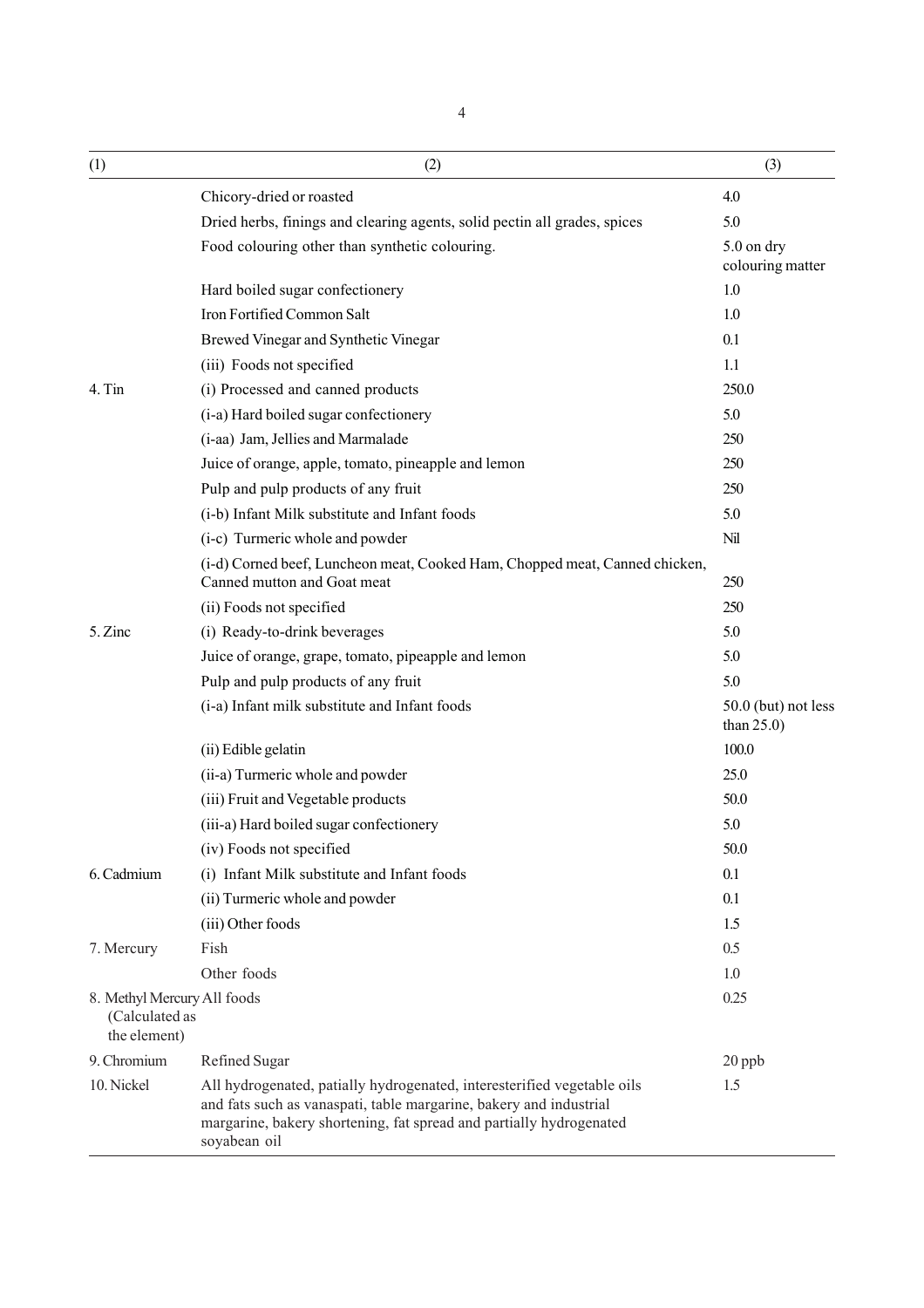2.2 Crop contaminants and naturally occurring toxic substances

2.2.1

1. No article of food specified in column (2) of the Table below shall contain any crop contaminant specified in the corresponding entry in column (1) thereof in excess of quantities specified in the corresponding entry in column (3) of the said table :

| S. No          | Name of the Contaminants | Article of Food                                                | Limit $\mu$ g/kg |
|----------------|--------------------------|----------------------------------------------------------------|------------------|
|                | Aflatoxin                | All articles of food                                           | 30               |
| 2.             | Aflatoxin M.             | Milk                                                           | 0.5              |
| 3.             | Patulin                  | Apple juice $\&$ Apple juice ingredients in other<br>beverages | 50               |
| $\overline{4}$ | Ochratoxin A             | Wheat, barley & rye                                            | 20               |

2. Naturally occurring Toxic Substances.

The toxic substances specified in column (1) of the Table below, which may occur naturally in any article of food, shall not exceed the limit specified in the corresponding entry in column (2) of the said Table :-

| S.No Name of substance | Maximum limit     |
|------------------------|-------------------|
| 1 Agaric acid          | $100$ ppm         |
| 2 Hydrocyanic acid     | 5ppm              |
| 3 Hypericine           | lppm              |
| 4 Saffrole             | 10 <sub>ppm</sub> |

2.3: Residues

2.3.1: Restriction on the use of insecticides.

1) Subject to the Provisions of regulation 2.3.1 (2), no insecticides shall be used directly on articles of food

Provided that nothing in this regulation shall apply to the fumigants which are registered and recommended for use as such on articles of food by the Registration Committee, constituted under section 5 of the Insecticides Act, 1968 (46 of 1968).

2) The amount of insecticide mentioned in Column 2 on the foods mentioned in column 3, shall not exceed the tolerance limit prescribed in column 4 of the Table given below :

| Sl.No. | Name of Insecticides                                                                                                        | Food                   | Tolerance limit<br>mg/kg.ppm)    |
|--------|-----------------------------------------------------------------------------------------------------------------------------|------------------------|----------------------------------|
| (1)    | (2)                                                                                                                         | (3)                    | (4)                              |
| 1      | Aldrin, dieldrin (the limits apply to aldrin and<br>dieldrin singly or in any combination and are<br>expressed as dieldrin) | Foodgrains             | 0.01                             |
|        |                                                                                                                             | Milled Foodgrains      | Nil                              |
|        |                                                                                                                             | Milk and Milk products | $0.15$ (on a fat<br>basis)       |
|        |                                                                                                                             | Fruits and Vegetables  | 0.1                              |
|        |                                                                                                                             | Meat                   | 0.2                              |
|        |                                                                                                                             | Eggs                   | $0.1$ (on a shell<br>free basis) |
| 2      | Carbaryl                                                                                                                    | Fish                   | 0.2                              |
|        |                                                                                                                             | Foodgrains             | 1.5                              |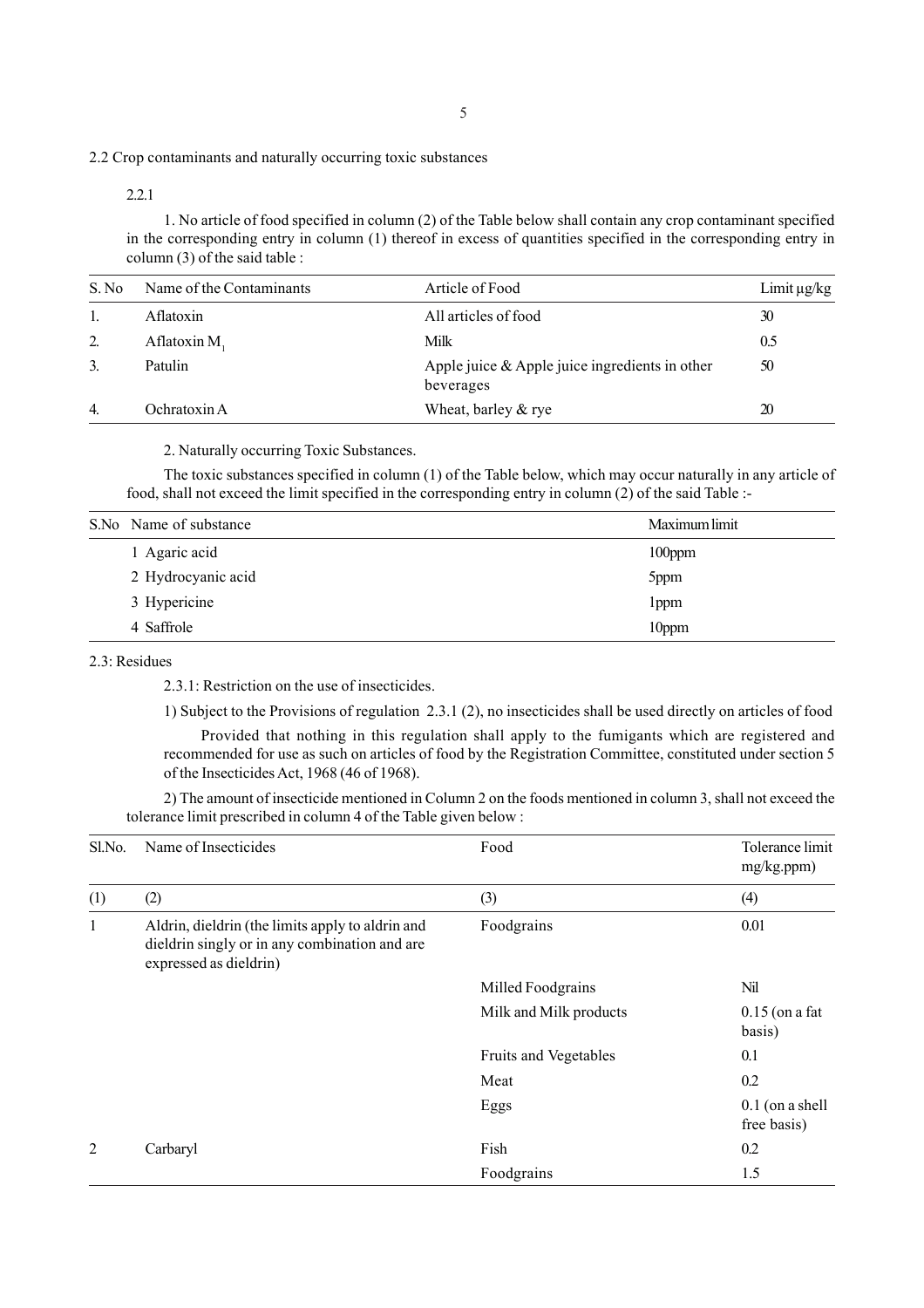| (1) | (2)                                                                                    | (3)                                    | (4)                                    |
|-----|----------------------------------------------------------------------------------------|----------------------------------------|----------------------------------------|
|     |                                                                                        | Milled food grains                     | Nil                                    |
|     |                                                                                        | Okra and leafy vegetables              | 10.0                                   |
|     |                                                                                        | Potatoes                               | 0.2                                    |
|     |                                                                                        | Other vegetables                       | 5.0                                    |
|     |                                                                                        | Cottonseed (whole)                     | 1.0                                    |
|     |                                                                                        | Maize cob (kernels)                    | 1.0                                    |
|     |                                                                                        | Rice                                   | 2.50                                   |
|     |                                                                                        | Maize                                  | 0.50                                   |
|     |                                                                                        | Chillies                               | 5.00                                   |
| 3   | Chlordane (residue to be measured as cis<br>plus trans chlordane)                      | Food grains                            | 0.02                                   |
|     |                                                                                        | Milled food grains                     | Nil                                    |
|     |                                                                                        | Milk and milk products                 | $0.05$ (on a fat<br>basis)             |
|     |                                                                                        | Vegetables                             | 0.2                                    |
|     |                                                                                        | Fruits                                 | 0.1                                    |
|     |                                                                                        | Sugar beet                             | 0.3                                    |
| 4   | D.D.T. (The limits apply to D.D.T., D.D.D. and<br>D.D.E. singly or in any combination) | Milk and milk products                 | $1.25$ (on a fat<br>basis)             |
|     |                                                                                        | Fruits and vegetables including potato | 3.5                                    |
|     |                                                                                        | Meat, poultry and fish                 | $7.0$ (on a<br>whole product<br>basis) |
|     |                                                                                        | Eggs                                   | $0.5$ (on a shell<br>free basis)       |
| 5.  | D.D.T. (singly)                                                                        | Carbonated Water                       | 0.001                                  |
| 6.  | $D.D.D.$ (singly)                                                                      | Carbonated Water                       | 0.001                                  |
| 7.  | D.D.E. (singly)                                                                        | Carbonated Water                       | 0.001                                  |
| 8   | Diazinon                                                                               | Foodgrains                             | 0.05                                   |
|     |                                                                                        | Milled foodgrains                      | Nil                                    |
|     |                                                                                        | Vegetables                             | 0.5                                    |
| 9.  | Dichlorvos (content of di-chloroacetaldehyde<br>(D.C.A.) be reported where possible)   | Foodgrains<br>Milled foodgrains        | 1.0<br>0.25                            |
|     |                                                                                        | Vegetables                             | 0.15                                   |
|     |                                                                                        | Fruits                                 | 0.1                                    |
| 10. | Dicofol                                                                                | Fruits and Vegetables                  | 5.0                                    |
|     |                                                                                        | Tea (dry manufactured)                 | 5.0                                    |
|     |                                                                                        | Chillies                               | 1.0                                    |
| 11. | Dimethoate (residue to be determined as<br>dimethoate and expressed as dimethoate)     | Fruits and Vegetables<br>Chillies      | 2.0<br>0.5                             |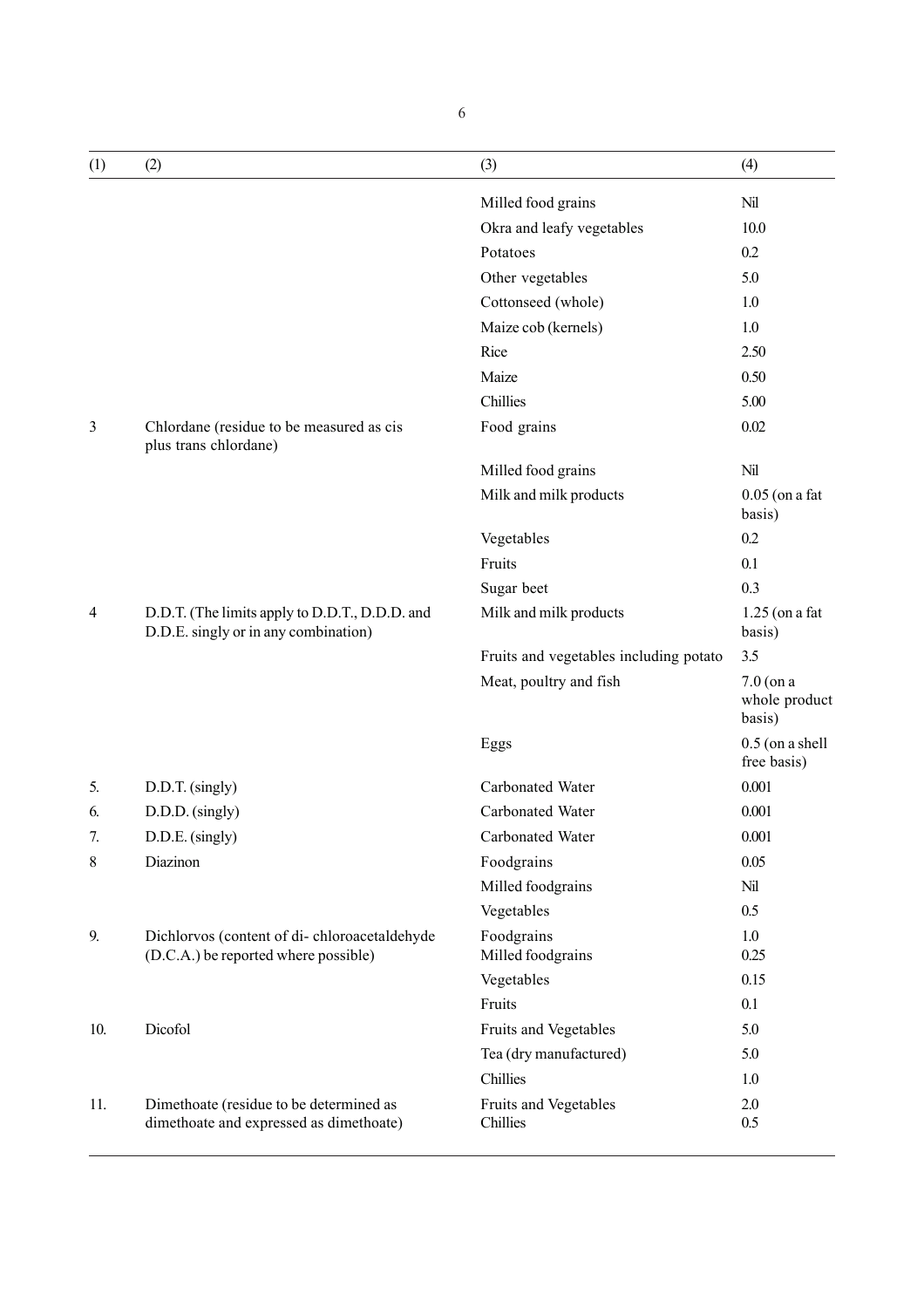| (1) | (2)                                                                                                             | (3)                                                       | (4)                                         |
|-----|-----------------------------------------------------------------------------------------------------------------|-----------------------------------------------------------|---------------------------------------------|
| 12. | Endosulfan (residues are measured and reported<br>as total of endosulfan A and B and                            | Fruits and Vegetables<br>Cottonseed                       | 2.0<br>0.5<br>0.2                           |
|     | endosulfan-sulphate)                                                                                            | Cottonseed oil (crude)<br>Bengal gram                     | 0.20                                        |
|     |                                                                                                                 | Pigeon Pea                                                | 0.10                                        |
|     |                                                                                                                 | Fish                                                      | 0.20                                        |
|     |                                                                                                                 | Chillies                                                  | 1.0                                         |
|     |                                                                                                                 | Cardamom                                                  | 1.0                                         |
| 13  | Endosulfan A                                                                                                    | Carbonated Water                                          | 0.001                                       |
| 14  | Endosulfan B                                                                                                    | Carbonated Water                                          | 0.001                                       |
| 15  |                                                                                                                 | Carbonated Water                                          | 0.001                                       |
| 16. | Endosulfan-Sulphate<br>Fenitrothion                                                                             |                                                           | 0.02                                        |
|     |                                                                                                                 | Foodgrains                                                | 0.005                                       |
|     |                                                                                                                 | Milled foodgrains                                         |                                             |
|     |                                                                                                                 | Milk and Milk Products                                    | $0.05$ (on a fat<br>basis)                  |
|     |                                                                                                                 | Fruits                                                    | 0.5                                         |
|     |                                                                                                                 | Vegetables                                                | 0.3                                         |
|     |                                                                                                                 | Meat                                                      | 0.03                                        |
| 17. | Heptachlor (combined residues of heptachlor<br>and its epoxide to be determined and expressed<br>as Heptachlor) | Foodgrains<br>Milled foodgrains<br>Milk and Milk Products | 0.01<br>0.002<br>$0.15$ (on a Fat<br>basis) |
|     |                                                                                                                 | Vegetables                                                | 0.05                                        |
| 18. | Hydrogen cyanide                                                                                                | Foodgrains                                                | 37.5                                        |
|     |                                                                                                                 | Milled foodgrains                                         | 3.0                                         |
| 19. | Hydrogen Phosphide                                                                                              | Foodgrains                                                | Nil                                         |
|     |                                                                                                                 | Milled foodgrains                                         | Nil                                         |
| 20. | Inorganic bromide (determined and expressed                                                                     |                                                           |                                             |
|     | as total bromide from all sources)                                                                              | Foodgrains                                                | 25.0                                        |
|     |                                                                                                                 | Milled Foodgrains                                         | 25.0                                        |
|     |                                                                                                                 | Fruits                                                    | 30.0                                        |
|     |                                                                                                                 | Dried fruits                                              | 30.0                                        |
|     |                                                                                                                 | Spices                                                    | 400.00                                      |
| 21. | Hexachlorocycle hexane and its Isomers                                                                          |                                                           |                                             |
|     | (a) Alfa $(\alpha)$ Isomer:                                                                                     | Rice grain unpolished                                     | 0.10                                        |
|     |                                                                                                                 | Rice grain polished                                       | 0.05                                        |
|     |                                                                                                                 | Milk (whole)                                              | 0.02                                        |
|     |                                                                                                                 | Fruits and vegetable                                      | 1.00                                        |
|     |                                                                                                                 | Fish                                                      | 0.25                                        |
|     |                                                                                                                 | Carbonated Water                                          | 0.001                                       |
|     | (b) Beta $(\beta)$ Isomer :                                                                                     | Rice grain Unpolished                                     | 0.10                                        |
|     |                                                                                                                 | Rice grain polished                                       | 0.05                                        |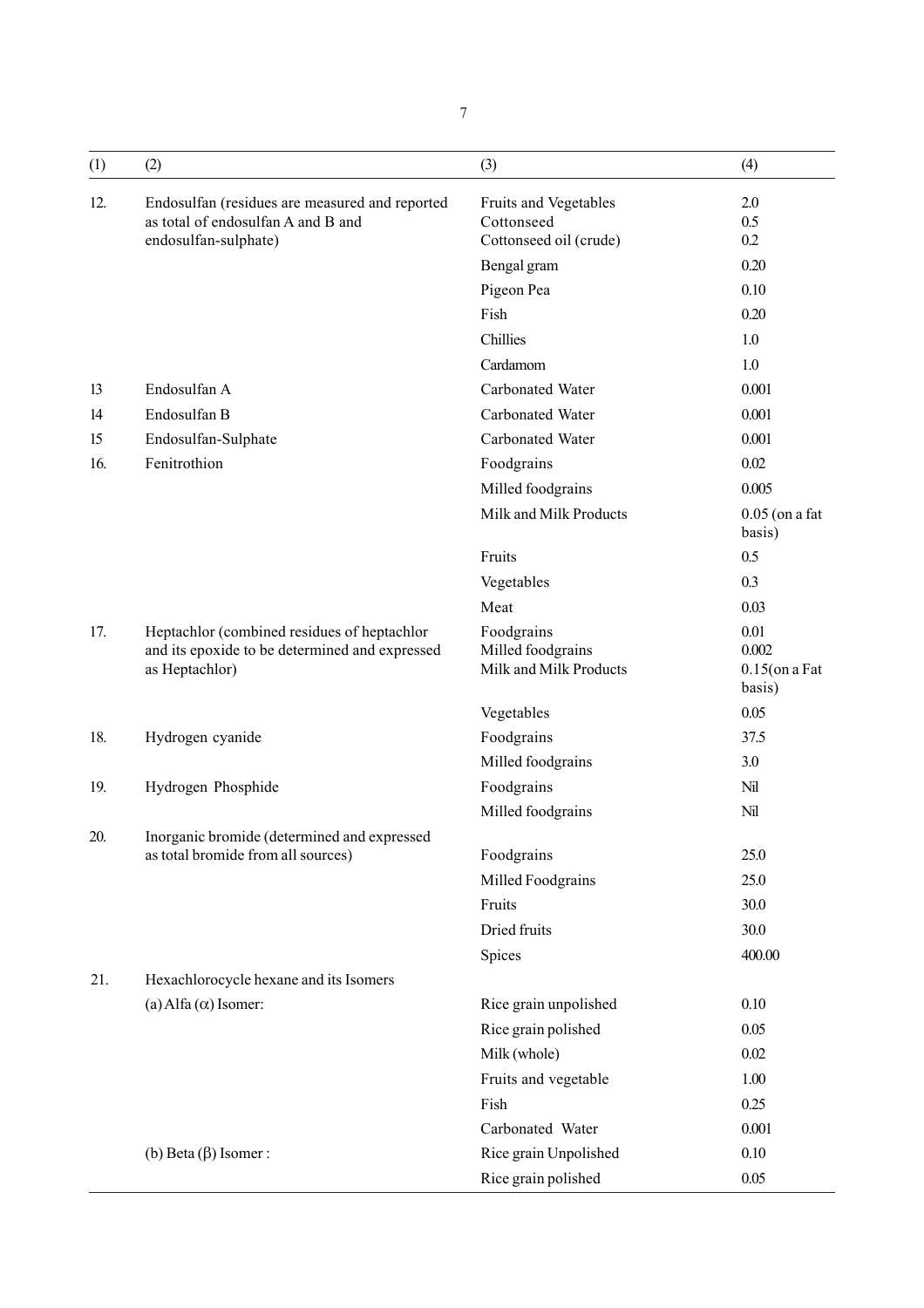| (1) | (2)                                                                                                                                      | (3)                                                | (4)                             |
|-----|------------------------------------------------------------------------------------------------------------------------------------------|----------------------------------------------------|---------------------------------|
|     |                                                                                                                                          | Milk (whole)                                       | 0.02                            |
|     |                                                                                                                                          | Fruits and vegetable                               | 1.00                            |
|     |                                                                                                                                          | Fish                                               | 0.25                            |
|     |                                                                                                                                          | Carbonated Water                                   | 0.001                           |
|     | (c) Gamma (γ) Isomer (Known as Lindane)                                                                                                  | Food grains except rice                            | 0.10                            |
|     |                                                                                                                                          | Milled foodgrains                                  | Nil                             |
|     |                                                                                                                                          | Rice grain Unpolished                              | 0.10                            |
|     |                                                                                                                                          | Rice grain polished                                | 0.05                            |
|     |                                                                                                                                          | Milk                                               | 0.01 (onwhole<br>basis)         |
|     |                                                                                                                                          | Milk products                                      | 0.20                            |
|     |                                                                                                                                          | Milk products (having less than<br>2 per cent fat) | $0.20$ (on whole<br>basis)      |
|     |                                                                                                                                          | Fruits and vegetable                               | 1.00                            |
|     |                                                                                                                                          | Fish                                               | 0.25                            |
|     |                                                                                                                                          | Eggs                                               | $0.10$ (On shell<br>free basis) |
|     |                                                                                                                                          | Meat and poultry                                   | 2.00 (On Whole<br>basis)        |
|     |                                                                                                                                          | Carbonated Water                                   | 0.001                           |
|     | (d) Delta $(\delta)$ Isomer:                                                                                                             | Rice grain Unpolished                              | 0.10                            |
|     |                                                                                                                                          | Rice grain Polished                                | 0.05                            |
|     |                                                                                                                                          | Milk (whole)                                       | 0.02                            |
|     |                                                                                                                                          | Fruits & vegetables                                | 1.00                            |
|     |                                                                                                                                          | Fish                                               | 0.25                            |
|     |                                                                                                                                          | Carbonated Water                                   | 0.001                           |
| 22. | Malathion (Malathion to be determined and                                                                                                | Foodgrains                                         | 4.0                             |
|     | expressed as combined residues of malathion                                                                                              | Milled foodgrains                                  | 1.0                             |
|     | and malaoxon)                                                                                                                            | Fruits<br>Vegetables                               | 4.0<br>3.0                      |
|     |                                                                                                                                          | Dried fruits                                       | 8.0                             |
|     |                                                                                                                                          | Carbonated Water                                   | 0.001                           |
| 23. | Parathion (Combined residues of parathion and                                                                                            | Fruits and Vegetables                              | 0.5                             |
|     | paraoxon to be determined and expressed as<br>parathion)                                                                                 |                                                    |                                 |
| 24. | Parathion methyl (combined residues of parathion<br>methyl and its oxygen analogue to be determined<br>and expressed asparathion methyl) | Fruits<br>Vegetables                               | 0.2<br>1.0                      |
| 25. | Phosphamidon residues (expressed as the sum<br>of phosphamidon and its desethyl derivative)                                              | Foodgrains<br>Milled foodgrains                    | 0.05<br>Nil                     |
|     |                                                                                                                                          | Fruits and Vegetables                              | 0.2                             |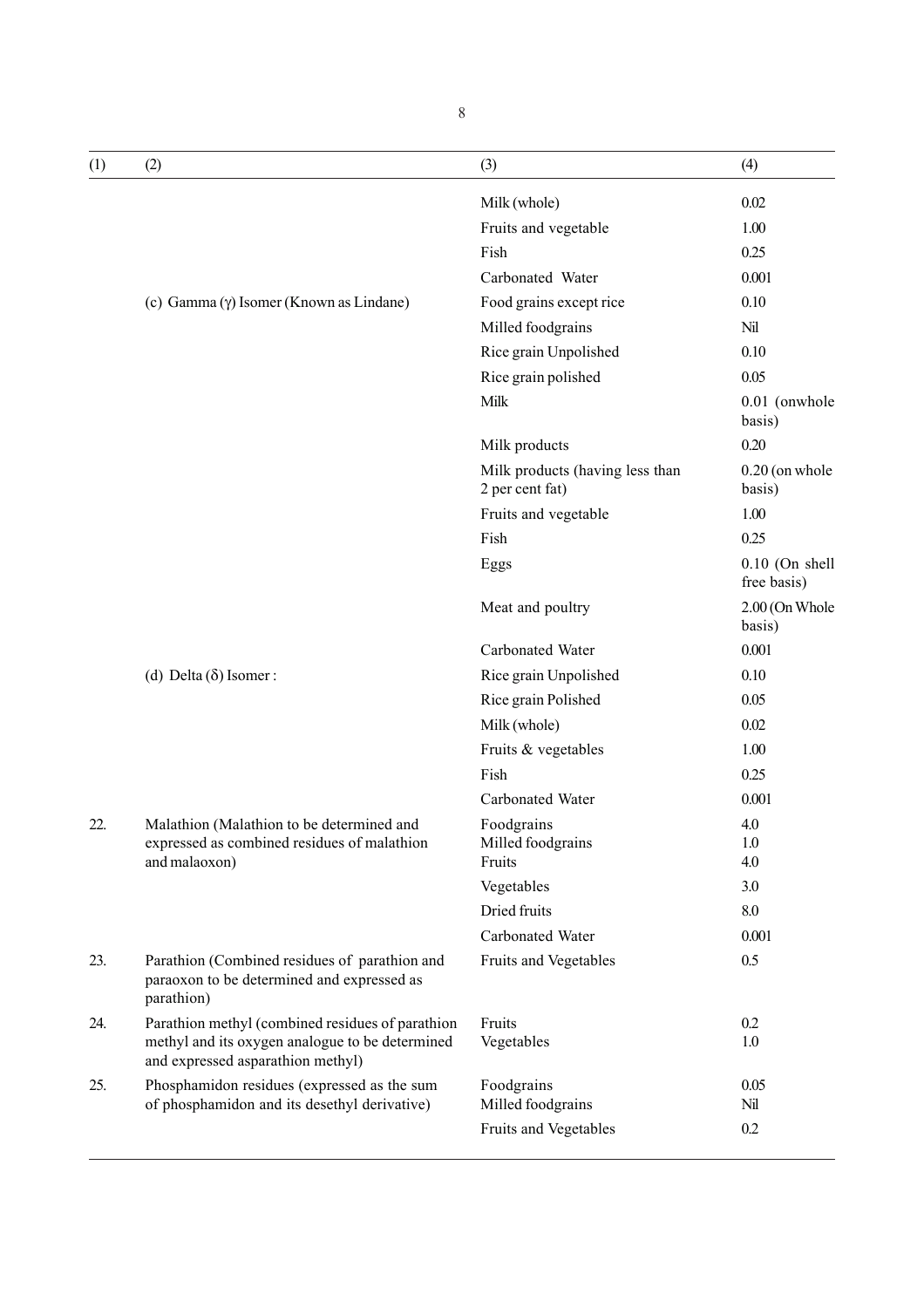| (1) | (2)                                                                                                             | (3)                                                      | (4)                        |
|-----|-----------------------------------------------------------------------------------------------------------------|----------------------------------------------------------|----------------------------|
| 26. | Pyrethrins (sum of pyrethrins I & II and other<br>structurally related insecticide Ingredients of<br>pyrethrum) | Foodgrains<br>Milled foodgrains<br>Fruits and Vegetables | Nil<br>Nil<br>1.0          |
| 27. | Chlorienvinphos                                                                                                 | Foodgrains                                               | 0.025                      |
|     |                                                                                                                 | Milled Foodgrains                                        | 0.006                      |
|     | (Residues to be measured as alpha and beta                                                                      | Milk and Milk Products                                   | $0.2$ (fat basis)          |
|     | isomers of Chlorienvinphos                                                                                      | Meat and Poultry                                         | 0.2 (carcass<br>fat)       |
|     |                                                                                                                 | Vegetables                                               | 0.05                       |
|     |                                                                                                                 | Groundnuts                                               | 0.05 (shell free<br>basis) |
|     |                                                                                                                 | Cotton seed                                              | 0.05                       |
| 28. | Chlorobenzilate                                                                                                 | Fruits                                                   | 1.0                        |
|     |                                                                                                                 | Dry Fruits, Almonds and Walnuts                          | 0.2 (shell free<br>basis)  |
| 29. | Chlorpyrifos                                                                                                    | Foodgrains                                               | 0.05                       |
|     |                                                                                                                 | Milled foodgrains                                        | 0.01                       |
|     |                                                                                                                 | Fruits                                                   | 0.5                        |
|     |                                                                                                                 | Potatoes and Onions                                      | 0.01                       |
|     |                                                                                                                 | Cauli Flower and Cabbage                                 | 0.01                       |
|     |                                                                                                                 | Other vegetables                                         | 0.2                        |
|     |                                                                                                                 | Meat and Poultry                                         | $0.1$ (carcass<br>fat)     |
|     |                                                                                                                 | Milk and Milk Products                                   | $0.01$ (fat basis)         |
|     |                                                                                                                 | Cotton seed                                              | 0.05                       |
|     |                                                                                                                 | Cottonseed oil (crude)                                   | 0.025                      |
|     |                                                                                                                 | Carbonated Water                                         | 0.001                      |
| 30  | 2,4D                                                                                                            | Foodgrains                                               | 0.01                       |
|     |                                                                                                                 | Milled foodgrains                                        | 0.003                      |
|     |                                                                                                                 | Potatoes                                                 | 0.2                        |
|     |                                                                                                                 | *Milk and Milk Products                                  | 0.05                       |
|     |                                                                                                                 | *Meat and Poultry                                        | 0.05                       |
|     |                                                                                                                 | Eggs                                                     | 0.05 (shell free<br>basis) |
|     |                                                                                                                 | Fruits                                                   | $2.0\,$                    |
| 31  | Ethion (Residues to bedetermined as ethion<br>andIts oxygen analogueand expressed as ethion)                    | Tea (dry manufactured)<br>Cucumber and Squash            | 5.0<br>0.5                 |
|     |                                                                                                                 | Other Vegetables                                         | 1.0                        |
|     |                                                                                                                 | Cotton seed                                              | 0.5                        |
|     |                                                                                                                 | *Milk and Milk Products                                  | $0.5$ (fat basis)          |
|     |                                                                                                                 | *Meat and Poultry                                        | 0.2 (carcass<br>Fat basis) |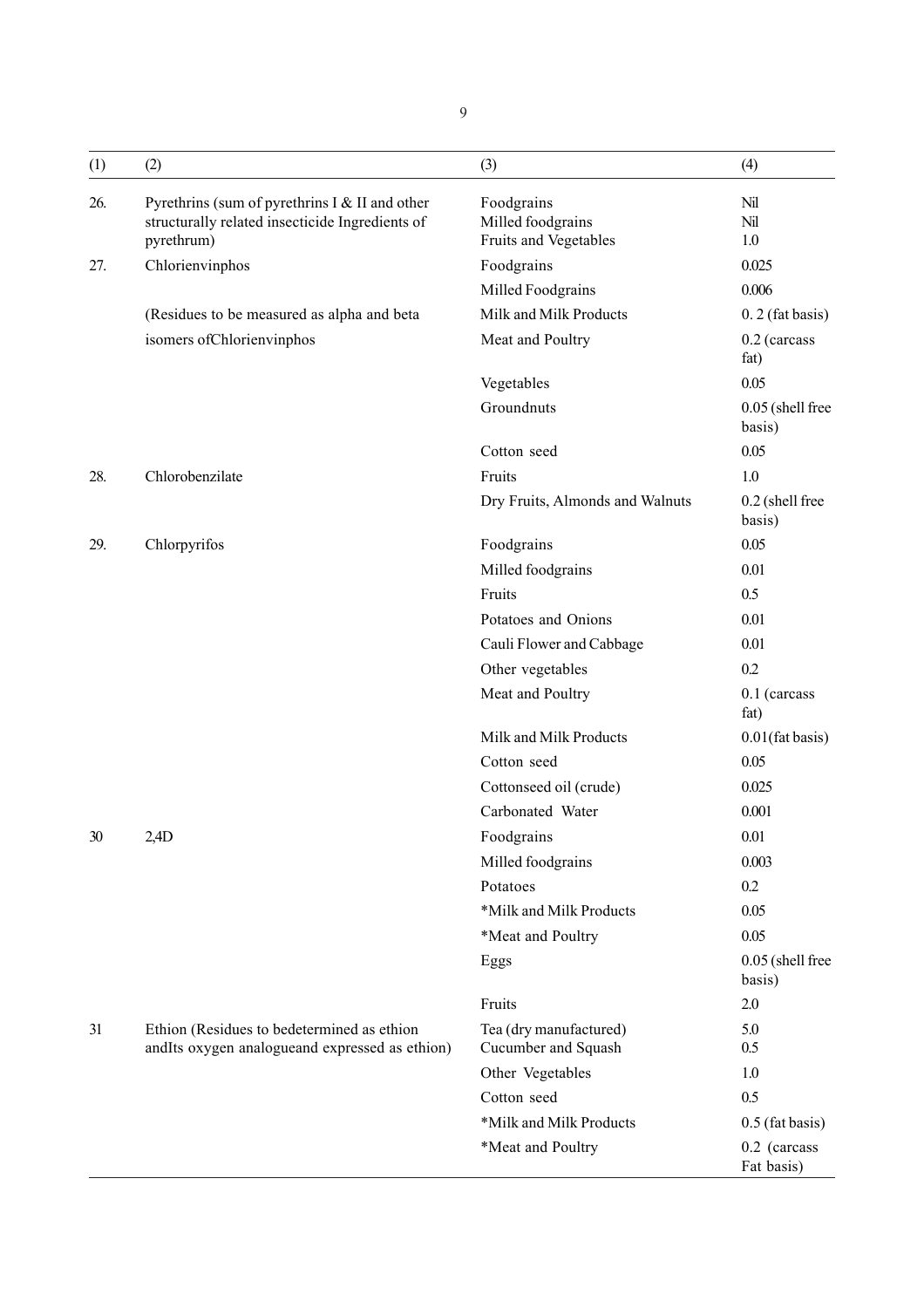| (1) | (2)                                                                                                                              | (3)                               | (4)                        |
|-----|----------------------------------------------------------------------------------------------------------------------------------|-----------------------------------|----------------------------|
|     |                                                                                                                                  | Eggs                              | 0.2 (shell free<br>basis)  |
|     |                                                                                                                                  | Food grains                       | 0.025                      |
|     |                                                                                                                                  | Milled food grains                | 0.006                      |
|     |                                                                                                                                  | Peaches                           | 1.0                        |
|     |                                                                                                                                  | Other fruits                      | 2.0                        |
|     |                                                                                                                                  | Dry fruits                        | 0.1 (shell free<br>basis)  |
| 32. | Formothion                                                                                                                       | Citrus fruits                     | 0.2                        |
|     | (Determined as dinethoate and                                                                                                    | Other fruits                      | 1.0                        |
|     | its oxygen Analogue and expressed as dimethoate<br>except incase of citrus fruits where it is to be<br>determined as formothion) | Vegetable<br>Peppers and Tomatoes | 2.0<br>1.0                 |
| 33. | Monocrotophos                                                                                                                    | Food grains                       | 0.025                      |
|     |                                                                                                                                  | Milled Food grains                | 0.006                      |
|     |                                                                                                                                  | Citrus fruits                     | 0.2                        |
|     |                                                                                                                                  | Other fruits                      | 1.0                        |
|     |                                                                                                                                  | Carrot, Turnip, Potatoes          |                            |
|     |                                                                                                                                  | and Sugar beet                    | 0.05                       |
|     |                                                                                                                                  | Onion and Peas                    | 0.1                        |
|     |                                                                                                                                  | Other Vegetables                  | 0.2                        |
|     |                                                                                                                                  | Cottonseed                        | 0.1                        |
|     |                                                                                                                                  | Cottonseed oil (raw)              | 0.05                       |
|     |                                                                                                                                  | *Meat and Poultry                 | 0.02                       |
|     |                                                                                                                                  | *Milk and Milk Products           | 0.02                       |
|     |                                                                                                                                  | Eggs                              | 0.02 (shell free<br>basis) |
|     |                                                                                                                                  | Coffee (Raw beans)                | 0.1                        |
|     |                                                                                                                                  | Chillies                          | 0.2                        |
|     |                                                                                                                                  | Cardamom                          | 0.5                        |
| 34. | Paraquat Dichloride (Determined as<br>Paraquat cations)                                                                          | Food grains<br>Milled food grains | 0.1<br>0.025               |
|     |                                                                                                                                  | Potato                            | 0.2                        |
|     |                                                                                                                                  | Other vegetables                  | 0.05                       |
|     |                                                                                                                                  | Cotton seed                       | 0.2                        |
|     |                                                                                                                                  | Cottonseed oil (edible refined)   | 0.05                       |
|     |                                                                                                                                  | *Milk (whole)                     | 0.01                       |
|     |                                                                                                                                  | Fruits                            | 0.05                       |
| 35. | Phosalone                                                                                                                        | Pears                             | 2.0                        |
|     |                                                                                                                                  | Citrus fruits                     | 1.0                        |
|     |                                                                                                                                  | Other fruits                      | 5.0                        |
|     |                                                                                                                                  | Potatoes                          | 0.1                        |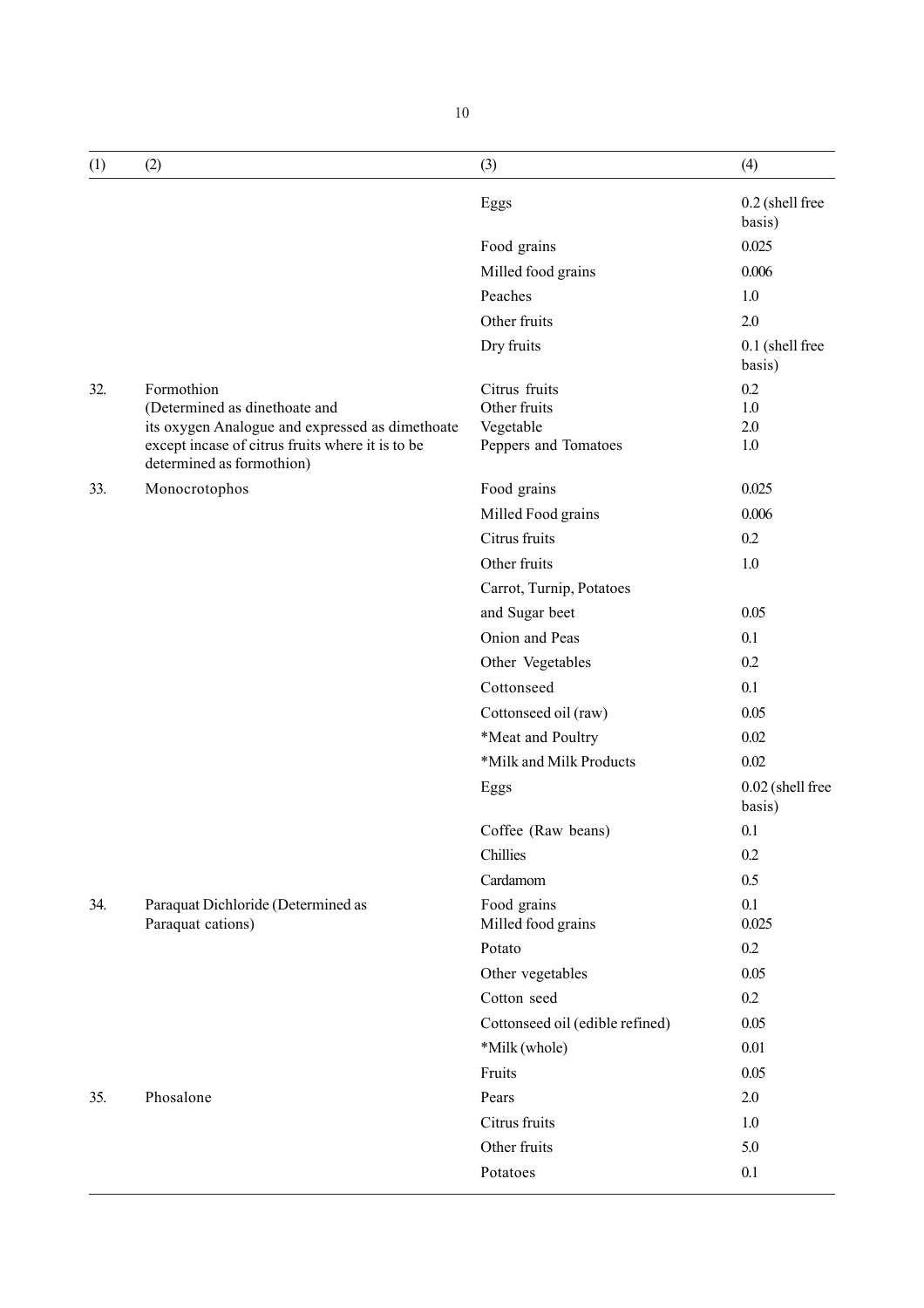| (1) | (2)                                         | (3)                             | (4)                         |
|-----|---------------------------------------------|---------------------------------|-----------------------------|
|     |                                             | Other vegetables                | 1.0                         |
|     |                                             | Rapeseed/Mustard Oil (crude)    | 0.05                        |
| 36. | Trichlorfon                                 | Foodgrains                      | 0.05                        |
|     |                                             | Milled foodgrains               | 0.0125                      |
|     |                                             | Sugar beet                      | 0.05                        |
|     |                                             | Fruits and Vegetables           | 0.1                         |
|     |                                             | Oil seeds                       | 0.1                         |
|     |                                             | Edible Oil (refined)            | 0.05                        |
|     |                                             | *Meat and Poultry               | 0.1                         |
|     |                                             | *Milk (whole)                   | 0.05                        |
| 37. | Thiometon                                   | Food grains                     | 0.025                       |
|     | (Residues determined as                     | Milled food grains              | 0.006                       |
|     | thiometon its sulfoxide                     | Fruits                          | 0.5                         |
|     | and sulphone expressed                      | Potato, Carrots and Sugar beets | 0.05                        |
|     | as thiometon)                               | Other vegetables                | 0.5                         |
| 38. | Acephate                                    | Safflower seed                  | 2.0                         |
|     |                                             | Cotton Seed                     | 2.0                         |
| 39. | Methamido-phos                              | Safflower seed                  | 0.1                         |
|     | (A metabolite of Acephate)                  | Cotton seed                     | 0.1                         |
| 40. | Aldicarb (sum of Aldicarb its sulphoxideand | Potato                          | 0.5                         |
|     | sulphone, expressedas Aldicarb)             | Chewing Tobacco                 | 0.1                         |
| 41. | Atrazine                                    | Maize                           | Nil                         |
|     |                                             | Sugarcane                       | 0.25                        |
| 42. | Carbendazim                                 | Food grains                     | 0.50                        |
|     |                                             | Milled food grains              | 0.12                        |
|     |                                             | Vegetables                      | 0.50                        |
|     |                                             | Mango                           | $2.00\,$                    |
|     |                                             | Banana (whole)                  | 1.00                        |
|     |                                             | Other fruits                    | 5.00                        |
|     |                                             | Cotton seed                     | 0.10                        |
|     |                                             | Groundnut                       | 0.10                        |
|     |                                             | Sugar beet                      | 0.10                        |
|     |                                             | Dry fruits                      | 0.10                        |
|     |                                             | Eggs                            | 0.10 (shell free<br>basis)  |
|     |                                             | Meat & Poultry                  | 0.10 (Carcass<br>fat basis) |
|     |                                             | Milk & Milk Products            | $0.10$ (fat basis)          |
| 43. | Benomyl                                     | Food grains                     | 0.50                        |
|     |                                             | Milled food grains              | 0.12                        |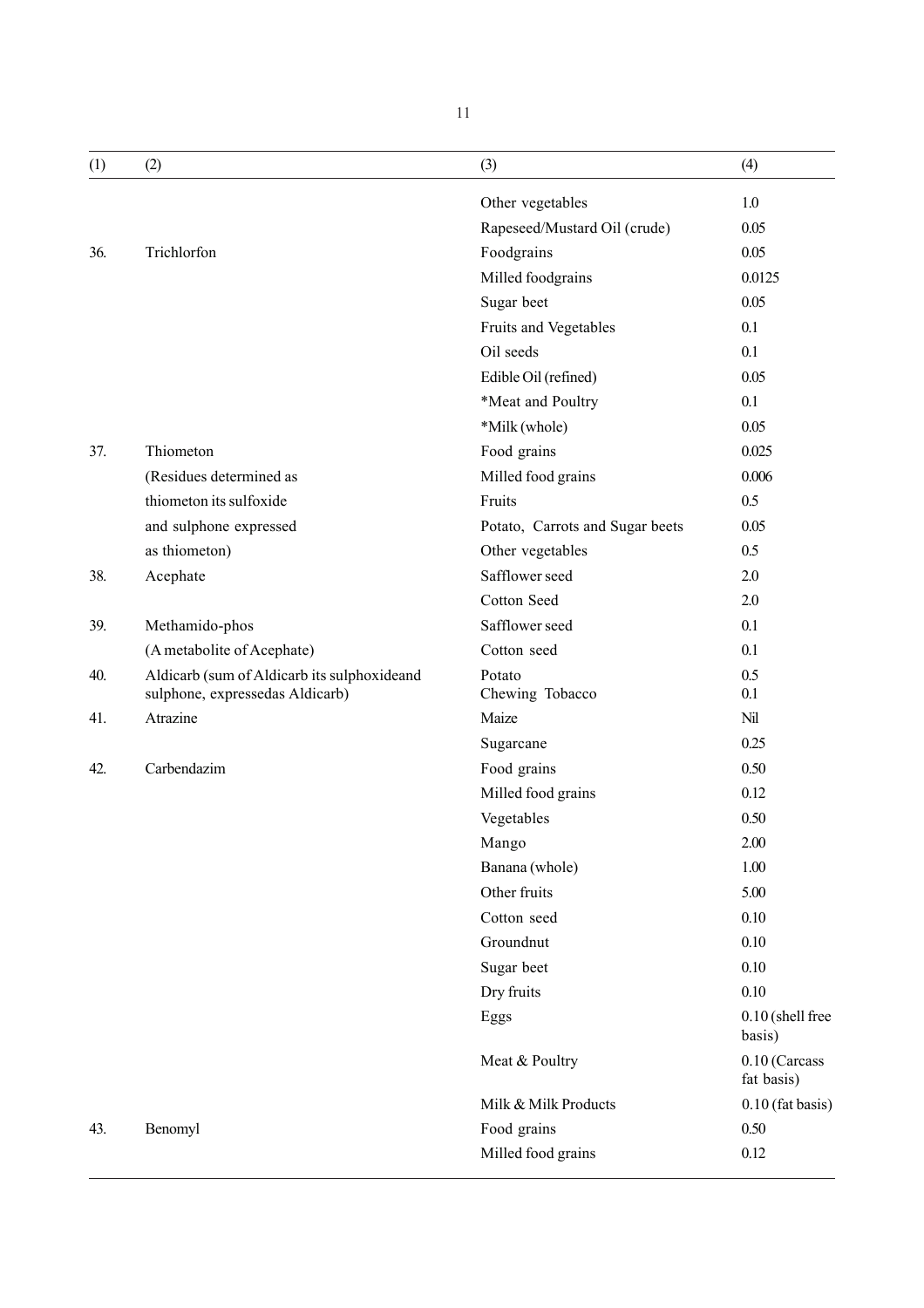| (1) | (2)                                                 | (3)                        | (4)                           |
|-----|-----------------------------------------------------|----------------------------|-------------------------------|
|     |                                                     | Vegetables                 | 0.50                          |
|     |                                                     | Mango                      | 2.00                          |
|     |                                                     | Banana (whole)             | 1.00                          |
|     |                                                     | Other fruits               | 5.00                          |
|     |                                                     | Cotton seed                | 0.10                          |
|     |                                                     | Groundnut                  | 0.10                          |
|     |                                                     | Sugar beet                 | 0.10                          |
|     |                                                     | Dry fruits                 | 0.10                          |
|     |                                                     | Eggs                       | 0.10 (shell free<br>basis)    |
|     |                                                     | Meat & Poultry             | $0.10$ (carcass<br>fat basis) |
|     |                                                     | Milk & Milk Products       | $0.10$ (fat basis)            |
| 44. | Captan                                              | Fruit & Vegetables         | 15.00                         |
| 45. | Carbofuran (sum of                                  | Food grains                | 0.10                          |
|     | carbofuran and                                      | Milled food grains         | 0.03                          |
|     | 3-hydroxy carbofuran                                | Fruit & Vegetables         | 0.10                          |
|     | expressed as carbofuran)                            | Oil seeds                  | 0.10                          |
|     |                                                     | Sugarcane                  | 0.10                          |
|     |                                                     | Meat & Poultry             | $0.10$ (carcass<br>fat basis) |
|     |                                                     | Milk & Milk Products       | $0.05$ (fat basis)            |
| 46. | Copper Oxychloride                                  | Fruit                      | 20.00                         |
|     | (determined as copper)                              | Potato                     | 1.00                          |
|     |                                                     | Other vegetables           | 20.00                         |
| 47. | Cypermethrin (sum of isomers) (fat soluble residue) | Wheat grains               | 0.05                          |
|     |                                                     | Milled wheat grains        | 0.01                          |
|     |                                                     | <b>Brinjal</b>             | 0.20                          |
|     |                                                     | Cabbage                    | 2.00                          |
|     |                                                     | <b>Bhindi</b>              | 0.20                          |
|     |                                                     | Oil seeds except groundnut | 0.20                          |
|     |                                                     | Meat and Poultry           | 0.20 (carcass<br>fat basis    |
|     |                                                     | Milk and Milk Products     | 0.01 (fat basis)              |
| 48. | Decamethrin / Deltamethrin                          | Cotton Seed                | 0.10                          |
|     |                                                     | Food grains                | 0.50                          |
|     |                                                     | Milled Foodgrains          | 0.20                          |
|     |                                                     | Rice                       | 0.05                          |
| 49. | Edifenphos                                          | Rice                       | $0.02\,$                      |
|     |                                                     | Rice bran                  | 1.00                          |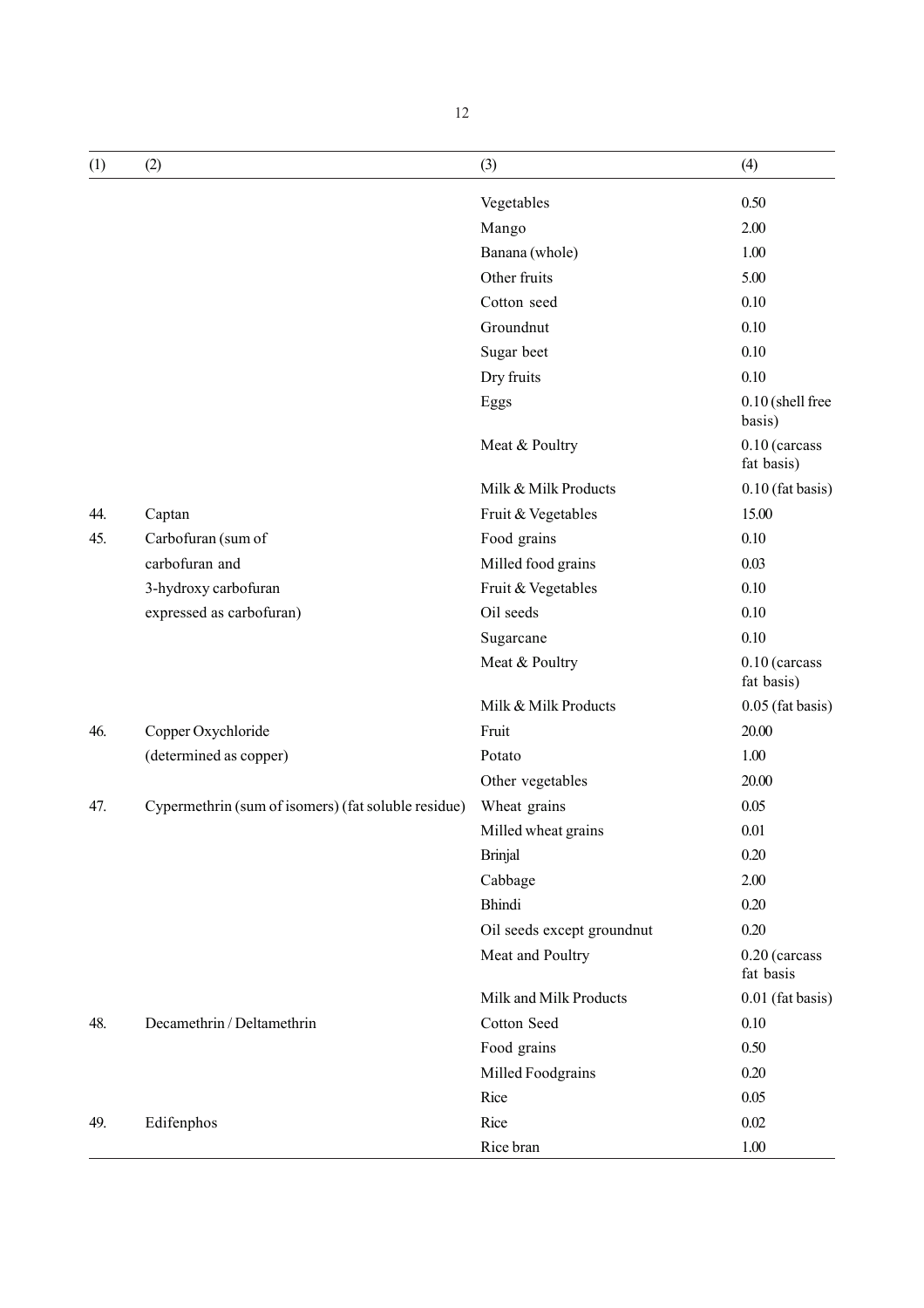| (1) | (2)                                                                                                                                                                                      | (3)                                           | (4)                           |
|-----|------------------------------------------------------------------------------------------------------------------------------------------------------------------------------------------|-----------------------------------------------|-------------------------------|
|     |                                                                                                                                                                                          | Eggs                                          | $0.01$ (shell free<br>basis)  |
|     |                                                                                                                                                                                          | Meat and poultry                              | $0.02$ (carcass<br>fat basis) |
|     |                                                                                                                                                                                          | Milk and Milk products                        | $0.01$ (fat basis)            |
| 50. | Fenthion (sum of fenthion, its oxygen<br>analogue and their sulphoxides and sulphones<br>expressed as fenthion)                                                                          | Food grains<br>Milled food grains<br>Onion    | 0.10<br>0.03<br>0.10          |
|     |                                                                                                                                                                                          | Potatoes                                      | 0.05                          |
|     |                                                                                                                                                                                          | Beans                                         | 0.10                          |
|     |                                                                                                                                                                                          | Peas                                          | 0.50                          |
|     |                                                                                                                                                                                          | Tomatoes                                      | 0.50                          |
|     |                                                                                                                                                                                          | Other vegetables                              | 1.00                          |
|     |                                                                                                                                                                                          | Musk melon                                    | 2.00                          |
|     |                                                                                                                                                                                          | Meat and Poultry                              | 2.00 (carcasss<br>fat basis)  |
|     |                                                                                                                                                                                          | Milk and Milk products                        | $0.05$ (fat basis)            |
| 51. | Fenvalerate (fat soluble residue)                                                                                                                                                        | Cauliflower                                   | 2.00                          |
|     |                                                                                                                                                                                          | <b>Brinjal</b>                                | 2.00                          |
|     |                                                                                                                                                                                          | Okra                                          | 2.00                          |
|     |                                                                                                                                                                                          | Cotton Seed                                   | 0.20                          |
|     |                                                                                                                                                                                          | Cotton seed oil                               | 0.10                          |
|     |                                                                                                                                                                                          | Meat and Poultry                              | 1.00 (carcass<br>fat basis)   |
|     |                                                                                                                                                                                          | Milk and Milk Product                         | $0.01$ (fat basis)            |
| 52. | Dithiocarbamates (the residue tolerance limit are<br>determined and expressed as mg/CS2/kg and refer<br>separately to the residues arising from any or each<br>group of dithiocarbamates | Food Grains<br>Milled food grains<br>Potatoes | 0.20<br>0.05<br>0.10          |
|     | (a) Dimethyl dithiocarbamates residue resulting<br>from the use of ferbam or ziram, and                                                                                                  | Tomatoes                                      | 3.00                          |
|     | (b) Ethylene bis-dithiocarbamates resulting from<br>the use of mancozeb, maneb or zineb (including<br>zineb derived from nabam plus zinc sulphate)                                       | Cherries<br>Other fruits                      | 1.00<br>3.00                  |
|     | (c) Mancozeb                                                                                                                                                                             | Chillies                                      | 1.0                           |
| 53. | Phenthoate                                                                                                                                                                               | Foodgrains                                    | 0.05                          |
|     |                                                                                                                                                                                          | Milled foodgrains                             | 0.01                          |
|     |                                                                                                                                                                                          | Oilseeds                                      | 0.03                          |
|     |                                                                                                                                                                                          | Edible oils                                   | 0.01                          |
|     |                                                                                                                                                                                          | Eggs                                          | 0.05 (shell free<br>basis)    |
|     |                                                                                                                                                                                          | Meat & Poultry                                | $0.05$ (carcass<br>fat basis) |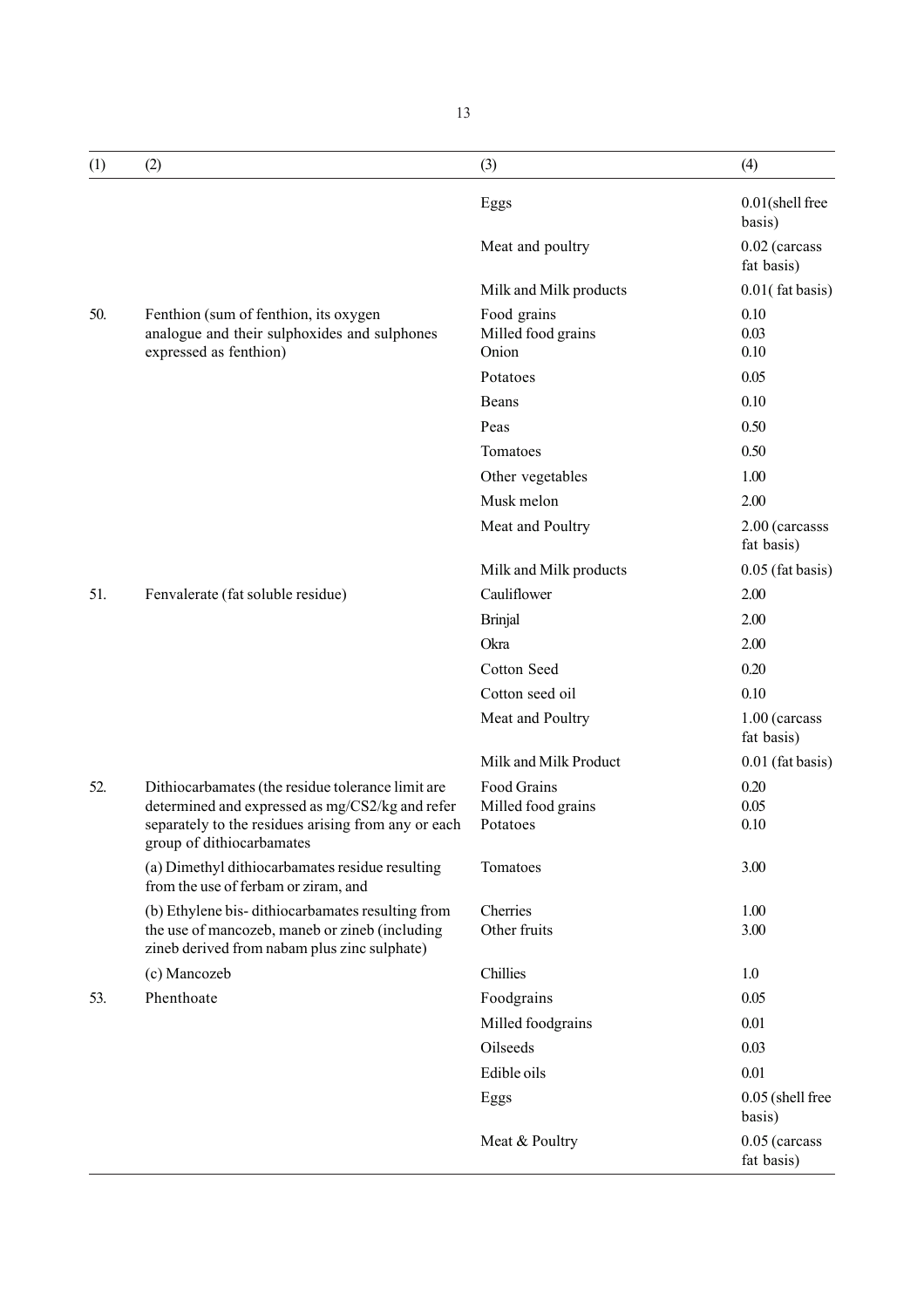| (1) | (2)                                                                                                        | (3)                                         | (4)                         |
|-----|------------------------------------------------------------------------------------------------------------|---------------------------------------------|-----------------------------|
|     |                                                                                                            | Milk & Milk products                        | 0.01 (fat basis)            |
| 54. | Phorate (sum ofPhorate, its oxygenanalogue<br>and theirsulphoxides and sulphones, expressed<br>as phorate) | Foodgrains<br>Milled foodgrains<br>Tomatoes | 0.05<br>0.01<br>0.10        |
|     |                                                                                                            | Other vegetables                            | 0.05                        |
|     |                                                                                                            | Fruits                                      | 0.05                        |
|     |                                                                                                            | Oil seeds                                   | 0.05                        |
|     |                                                                                                            | Edible oils                                 | 0.03                        |
|     |                                                                                                            | Sugarcane                                   | 0.05                        |
|     |                                                                                                            | Eggs                                        | 0.05 (shell free<br>basis)  |
|     |                                                                                                            | Meat & Poultry                              | 0.05 (carcass<br>fat basis) |
|     |                                                                                                            | Milk & Milk Products                        | $0.05$ (fat basis)          |
| 55. | Simazine                                                                                                   | Maize                                       | Nil                         |
|     |                                                                                                            | Sugarcane                                   | 0.25                        |
| 56. | Pirimiphos-methyl                                                                                          | Rice                                        | 0.50                        |
|     |                                                                                                            | Food grains except Rice                     | 5.00                        |
|     |                                                                                                            | Milled food grains except rice              | 1.00                        |
|     |                                                                                                            | Eggs                                        | 0.05 (shell free<br>basis)  |
|     |                                                                                                            | Meat & Poultry                              | 0.05 (carcass<br>fat basis) |
|     |                                                                                                            | Milk & Milk Products                        | $0.05$ (fat basis)          |
| 57. | Alachlor                                                                                                   | Cotton Seed                                 | 0.05                        |
|     |                                                                                                            | Groundnut                                   | 0.05                        |
|     |                                                                                                            | Maize                                       | 0.10                        |
|     |                                                                                                            | Soyabeans                                   | 0.10                        |
| 58. | Alfa Nephthyl AceticAcid (A.N.A.)                                                                          | Pine-Apple                                  | 0.50                        |
| 59. | Bitertanol                                                                                                 | Wheat                                       | 0.05                        |
|     |                                                                                                            | Groundnut                                   | 0.10                        |
| 60. | Captafol                                                                                                   | Tomato                                      | 5.00                        |
| 61. | Cartaphydrochloride                                                                                        | Rice                                        | 0.50                        |
| 62. | Chlormequatchloride                                                                                        | Grape                                       | 1.00                        |
|     |                                                                                                            | Cotton Seed                                 | 1.00                        |
| 63. | Chlorothalonil                                                                                             | Groundnut                                   | 0.10                        |
|     |                                                                                                            | Potato                                      | 0.10                        |
| 64. | Diflubenzuron                                                                                              | Cotton Seed                                 | 0.20                        |
| 65. | Dodine                                                                                                     | Apple                                       | 5.00                        |
| 66. | Diuron                                                                                                     | Cotton Seed                                 | 1.00                        |
|     |                                                                                                            | Banana                                      | 0.10                        |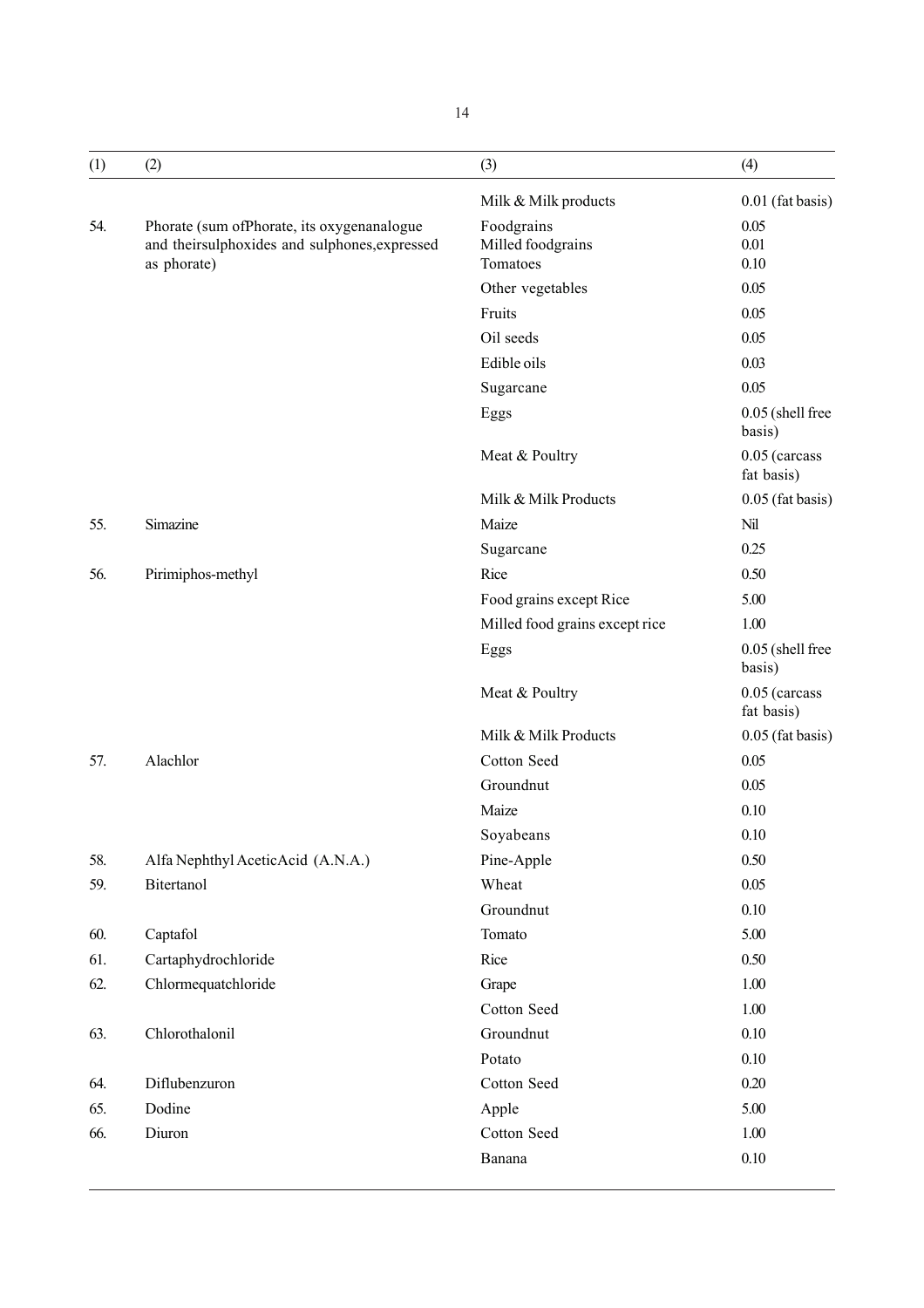| (1)    | (2)                                         | (3)             | (4)     |
|--------|---------------------------------------------|-----------------|---------|
|        |                                             | Maize           | 0.50    |
|        |                                             | Citrus          | 1.00    |
|        |                                             | (Sweet Orange)  |         |
|        |                                             | Grapes          | 1.00    |
| 67.    | Ethephon                                    | Pine Apple      | 2.00    |
|        |                                             | Coffee          | 0.10    |
|        |                                             | Tomato          | 2.00    |
|        |                                             | Mango           | 2.00    |
| 68.    | Fluchloralin                                | Cotton Seed     | 0.05    |
|        |                                             | Soya Beans      | 0.05    |
| 69.    | Malic Hydrazide                             | Onion           | 15.00   |
|        |                                             | Potato          | 50.00   |
| 70.    | Metalyxyl                                   | Bajra           | 0.05    |
|        |                                             | Maize           | 0.05    |
|        |                                             | Sorghum         | 0.05    |
| 71.    | Methomyl                                    | Cotton Seed     | 0.10    |
| 72.    | Methyl Chloro-phenoxy-acetic Acid(M.C.P.A.) | Rice            | 0.05    |
|        |                                             | Wheat           | 0.05    |
| 73.    | Oxadiazon                                   | Rice            | 0.03    |
| 74.    | Oxydemeton methyl                           | Food-grains     | 0.02    |
| 75.    | Permethrin                                  | Cucumber        | 0.50    |
|        |                                             | Cotton Seed     | 0.50    |
|        |                                             | Soya Beans      | 0.05    |
|        |                                             | Sunflower Seed  | 1.00    |
| 76.    | Quinolphos                                  | Rice            | 0.01    |
|        |                                             | Pigeon pea      | 0.01    |
|        |                                             | Cardamom        | 0.01    |
|        |                                             | Tea             | 0.01    |
|        |                                             | Fish            | 0.01    |
|        |                                             | Chillies        | 0.2     |
| 77.    | Thiophenatemethyl                           | Apple           | 5.00    |
|        |                                             | Papaya          | 7.00    |
| 78     | Triazophos                                  | Chillies        | 0.2     |
|        |                                             | Rice            | 0.05    |
|        |                                             | Cotton seed oil | 0.1     |
|        |                                             | Soyabean oil    | 0.05    |
| 79     | Profenofos                                  | Cotton seed oil | 0.05    |
| $80\,$ | Fenpropathrin                               | Cotton seed oil | 0.05    |
| 81     | Fenarimol                                   | Apple           | 5.0     |
| 82     | Hexaconazole                                | Apple           | $0.1\,$ |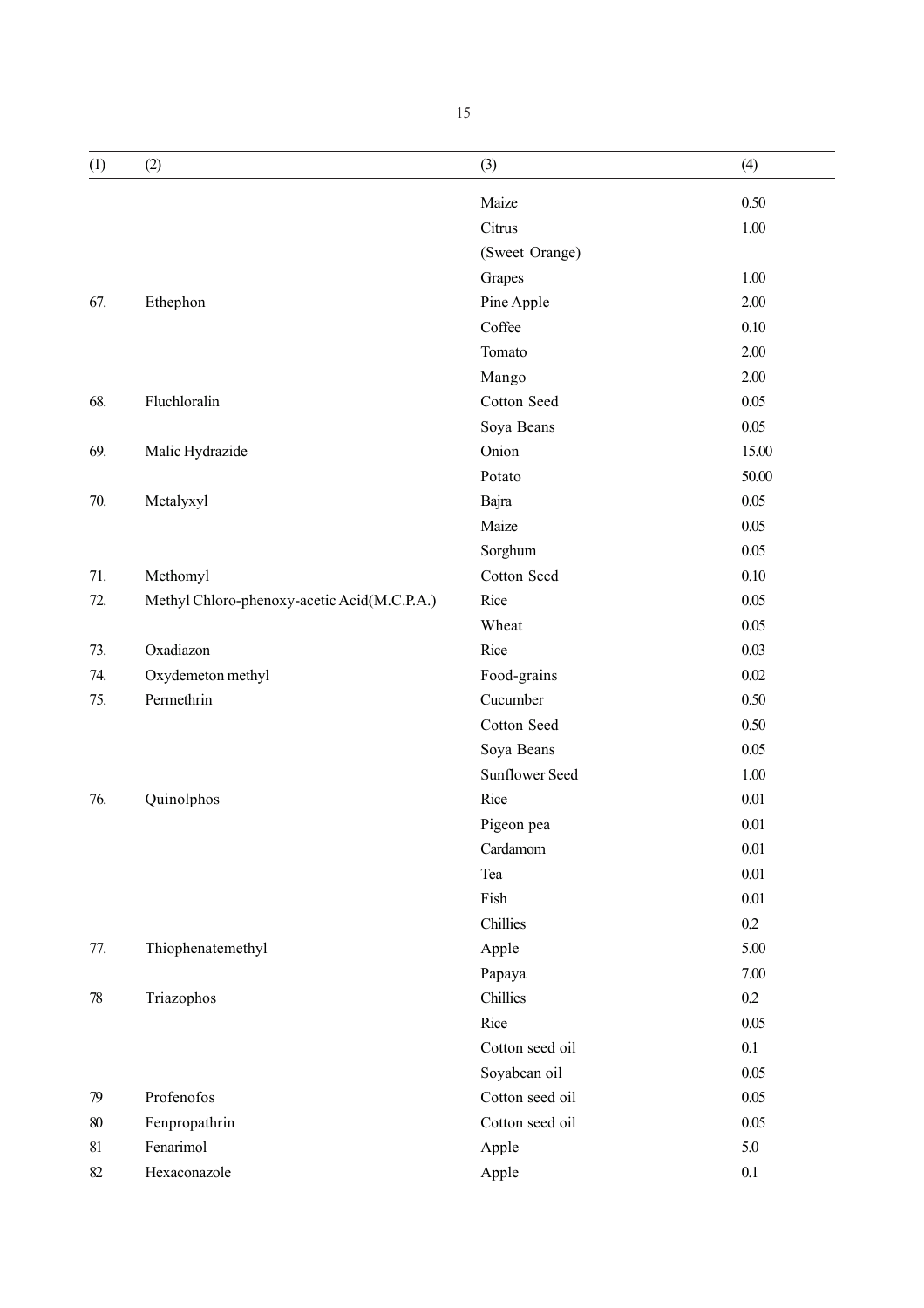| (1)   | (2)                 | (3)             | (4)      |
|-------|---------------------|-----------------|----------|
| 83    | Iprodione           | Rape seed       | 0.5      |
|       |                     | Mustard seed    | 0.5      |
|       |                     | Rice            | 10.0     |
|       |                     | Tomato          | 5.0      |
|       |                     | Grapes          | 10.0     |
| 84.   | Tridemorph          | Wheat           | 0.1      |
|       |                     | Grapes          | 0.5      |
|       |                     | Mango           | 0.05     |
| 85.   | Penconazole         | Grapes          | 0.2      |
| 86    | Propiconazole       | Wheat           | 0.05     |
| 87    | Myclobutanil        | Groundnut seed  | 0.1      |
|       |                     | Grapes          | 1.0      |
| 88    | Sulfosulfuron       | Wheat           | $0.02\,$ |
| 89    | Trifluralin         | Wheat           | 0.05     |
| 90    | Ethoxysulfuron      | Rice            | 0.01     |
| 91    | Metolachlor         | Soyabean Oil    | 0.05     |
| 92    | Glyphosphate        | Tea             | 1.0      |
| 93    | Linuron             | Pea             | 0.05     |
| 94    | Oxyfluorfen         | Rice            | 0.05     |
|       |                     | Groundnut Oil   | 0.05     |
| 95    | Carbosulfan         | Rice            | 0.2      |
| 96    | Tricyclazole        | Rice            | $0.02\,$ |
| 97    | Imidacloprid        | Cotton seed Oil | 0.05     |
|       |                     | Rice            | 0.05     |
| 98    | Butachlor           | Rice            | 0.05     |
| 99    | Chlorimuron-ethyl   | Wheat           | 0.05     |
| 100   | Diclofop-methyl     | Wheat           | 0.1      |
| 101   | Metribuzin          | Soyabean Oil    | 0.1      |
| 102   | Lambdacyhalothrin   | Cotton seed Oil | 0.05     |
| 103   | Fenazaquin          | Tea             | $3.0\,$  |
| $104$ | Pendimethalin       | Wheat           | 0.05     |
|       |                     | Rice            | 0.05     |
|       |                     | Soyabean Oil    | 0.05     |
|       |                     | Cotton seed Oil | 0.05     |
| 105   | Pretilachlor        | Rice            | 0.05     |
| 106   | Fluvalinate         | Cotton seed Oil | 0.05     |
| 107   | Metasulfuron-methyl | Wheat           | 0.1      |
| 108   | Methabenzthiazuron  | Wheat           | 0.5      |
| 109   | Imazethapyr         | Soyabean oil    | 0.1      |
|       |                     | Groundnut oil   | 0.1      |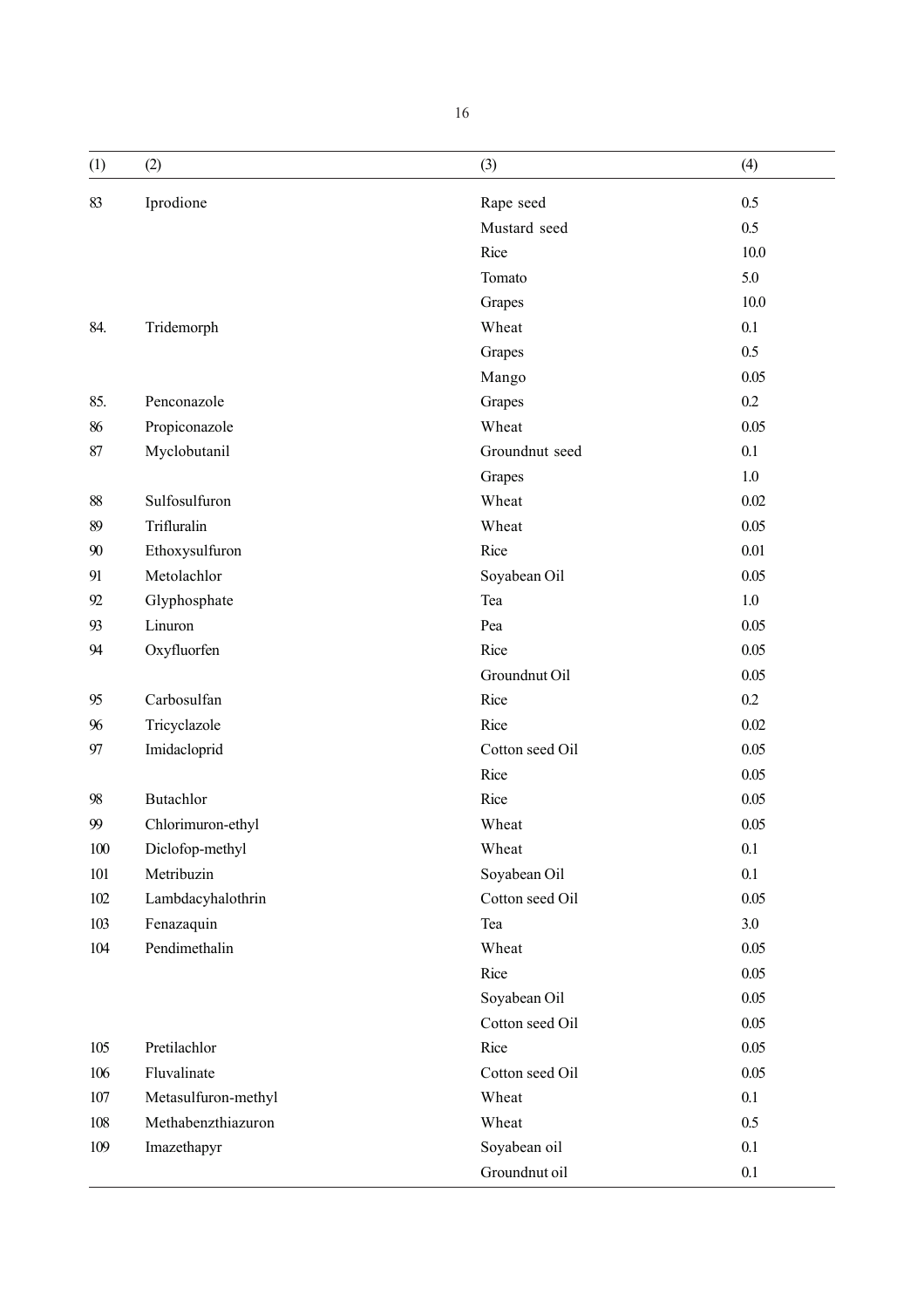| (1) | (2)                  | (3)             | (4)      |
|-----|----------------------|-----------------|----------|
| 110 | Cyhalofop-butyl      | Rice            | 0.5      |
| 111 | Triallate            | Wheat           | 0.05     |
| 112 | Spinosad             | Cotton seed oil | 0.02     |
|     |                      | Cabbage         | 0.02     |
|     |                      | Cauliflower     | 0.02     |
| 113 | Thiamethoxam         | Rice            | 0.02     |
| 114 | Fenobucarb           | Rice            | 0.01     |
| 115 | Thiodicarb           | Cotton seed oil | 0.02     |
| 116 | Anilophos            | Rice            | 0.1      |
| 117 | Fenoxy-prop-p-ethyl  | Wheat           | 0.02     |
|     |                      | Soyabean seed   | 0.02     |
| 118 | Glufosinate-ammonium | Tea             | 0.01     |
| 119 | Clodinafop-propanyl  | Wheat           | 0.1      |
| 120 | Dithianon            | Apple           | 0.1      |
| 121 | Kitazin              | Rice            | 0.2      |
| 122 | Isoprothiolane       | Rice            | 0.1      |
| 123 | Acetamiprid          | Cotton seed oil | 0.1      |
| 124 | Cymoxanil            | Grapes          | 0.1      |
| 125 | Triadimefon          | Wheat           | 0.5      |
|     |                      | Pea             | 0.1      |
|     |                      | Grapes          | 2.0      |
| 126 | Fosetyl-A1           | Grapes          | 10       |
|     |                      | Cardamom        | 0.2      |
| 127 | Isoproturon          | Wheat           | 0.1      |
| 128 | Propargite           | Tea             | 10.0     |
| 129 | Difenoconazole       | Apple           | 0.01     |
| 130 | b-Cyfluthrin         | Cotton seed     | $0.02\,$ |
| 131 | Ethofenprox          | Rice            | 0.01     |
| 132 | Bifenthrin           | Cotton seed     | 0.05     |
| 133 | Benfuracarb          | Red Gram        | 0.05     |
|     |                      | Rice            | 0.05     |
| 134 | Quizalofop-ethyl     | Soyabean seed   | 0.05     |
| 135 | Flufenacet           | Rice            | 0.05     |
| 136 | Buprofezin           | Rice            | 0.05     |
| 137 | Dimethomorph         | Grapes          | 0.05     |
|     |                      | Potatoes        | 0.05     |
| 138 | Chlorfenopyr         | Cabbage         | 0.05     |
| 139 | Indoxacarb           | Cotton seed     | 0.1      |
|     |                      | Cottonseed oil  | 0.1      |
|     |                      | Cabbage         | 0.1      |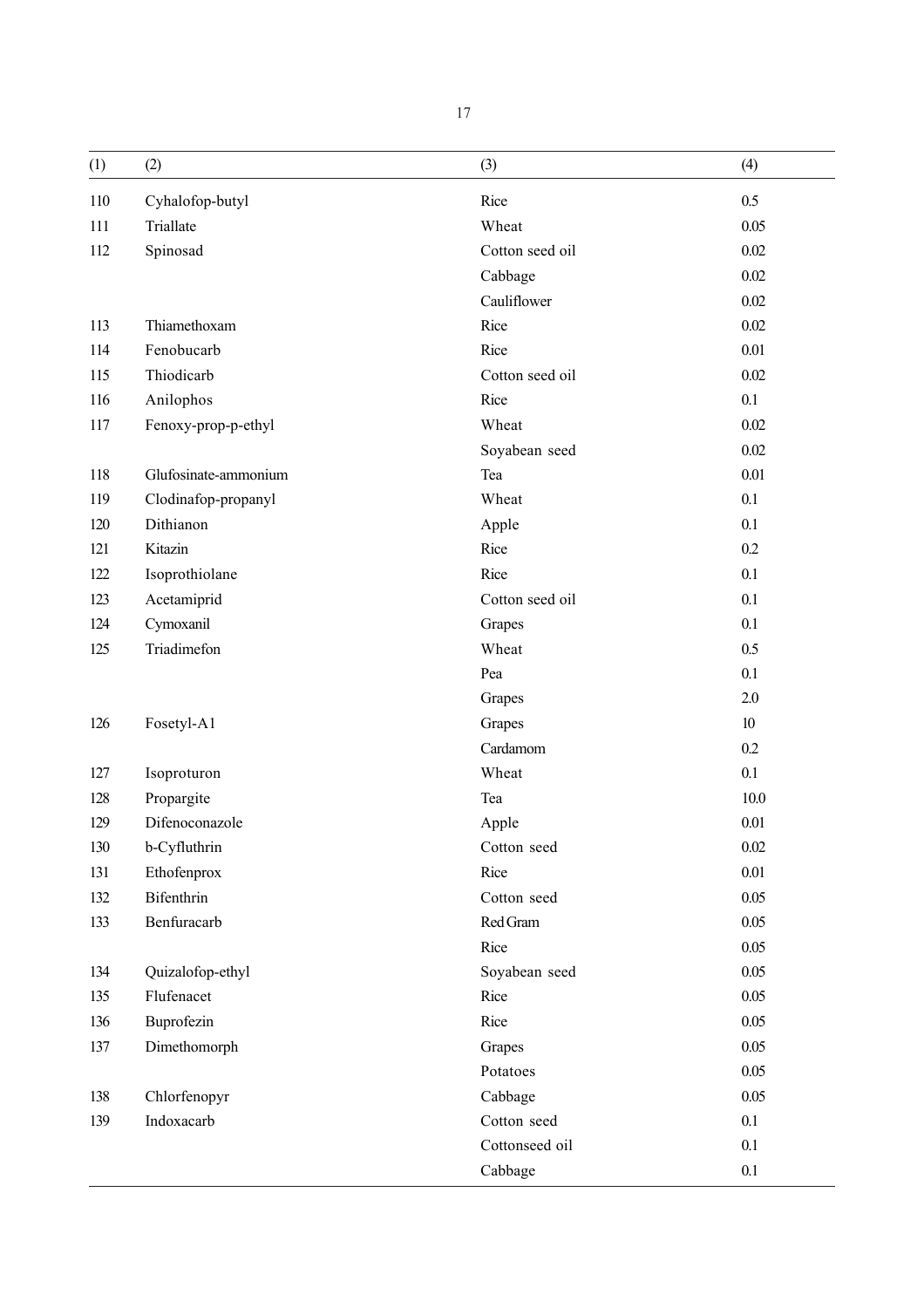| (1) | (2)                  | (3)                   | (4)     |
|-----|----------------------|-----------------------|---------|
| 140 | Metiram              | Tomato                | 5.0     |
|     |                      | Ground nut seed       | 0.1     |
|     |                      | Ground nut seed oil   | 0.1     |
| 141 | Lufenuron            | Cabbage               | 0.3     |
| 142 | Carpropamid          | Rice                  | $1.0\,$ |
| 143 | Novaluron            | Cottonseed            | 0.01    |
|     |                      | Cottonseed oil        | 0.01    |
|     |                      | Tomato                | 0.01    |
|     |                      | Cabbage               | 0.01    |
| 144 | Oxadiargyl           | Rice                  | 0.1     |
| 145 | Pyrazosulfuron ethyl | Rice                  | 0.01    |
| 146 | Clomazone            | Rice                  | 0.01    |
|     |                      | Soyabean seed         | 0.01    |
|     |                      | Soyabean seed oil     | 0.01    |
| 147 | Tebuconazole         | Wheat                 | 0.05    |
| 148 | Propineb             | Apple                 | 1.0     |
|     |                      | Pomegranate           | 0.5     |
|     |                      | Potato                | 0.5     |
|     |                      | <b>Green Chillies</b> | 2.0     |
|     |                      | Grapes                | 0.5     |
| 149 | Thiochlorprid        | Cotton seed           | 0.05    |
|     |                      | Cotton seed oil       | 0.05    |
|     |                      | Rice                  | 0.01    |

\*: Soluble in water, hence not necessary to mention on fat basis

*Explanation* :— For the purpose of this regulation :

(a) the expression "insecticide" shall have the meaning assigned to it in the Insecticide Act, 1968 (46 of 1968);

(b) unless otherwise stated :

(i) maximum levels are expressed in mg./kg. on a whole product basis.

(ii) all foods refer to raw agricultural products moving in commerce.

# 2.3.2: ANTIBIOTIC AND OTHER PHARMA-COLOGICALLY ACTIVE SUBSTANCES

1) The amount of antibiotic mentioned in column (2), on the sea foods including shrimps, prawns or any other variety of fish and fishery products, shall not exceed the tolerance limit prescribed in column (3) of the table given below:—